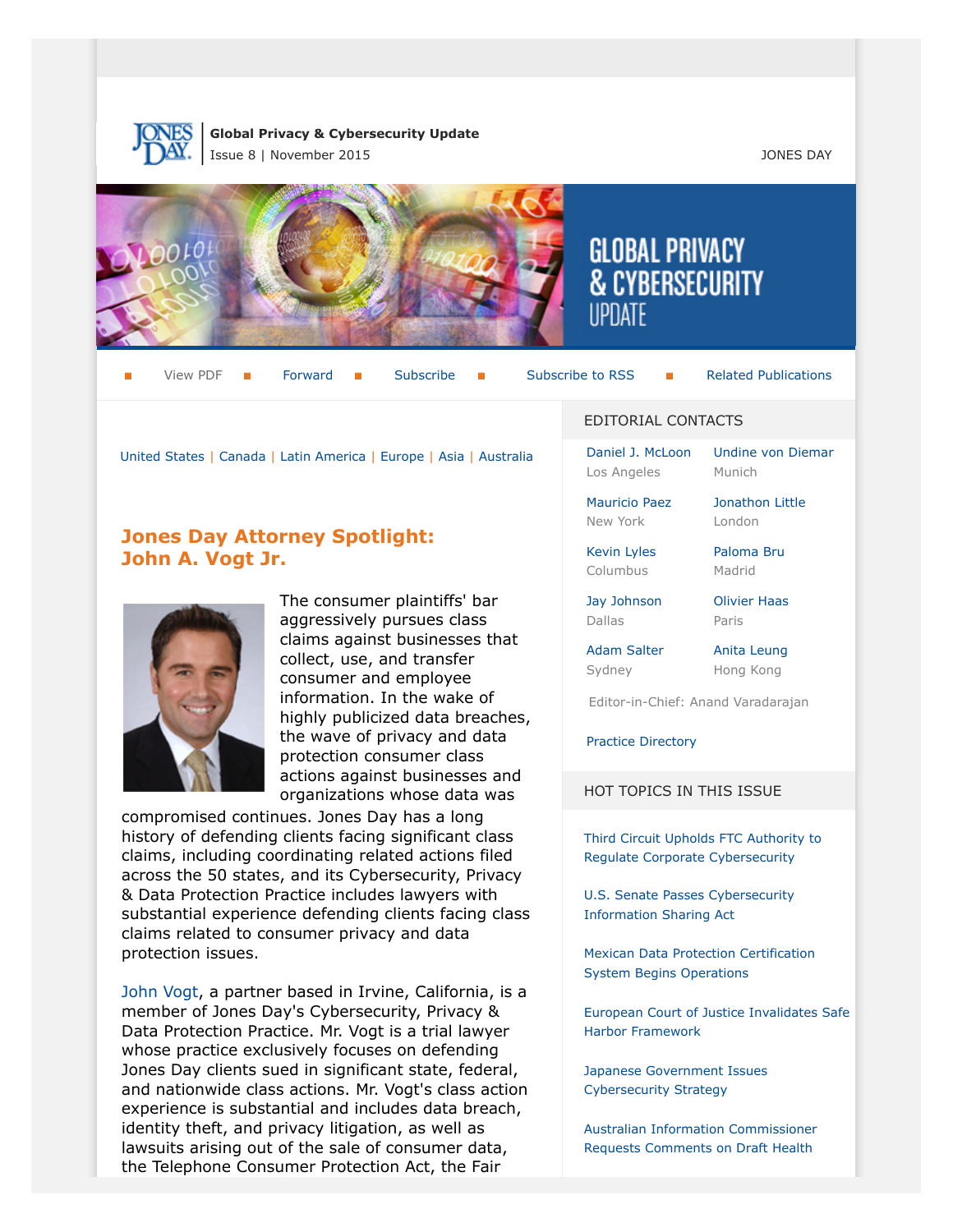Credit Reporting Act, and various other unfair competition and consumer protection laws at the state and federal levels. Mr. Vogt frequently writes and speaks on class action litigation.

# <span id="page-1-0"></span>**United States**

Regulatory—Policy, Best Practices, and **Standards** 

# **Administration Announces Appointee for Chief Information Officer of Intelligence Community**

In July, [President Obama appointed Dr. Raymond](https://www.whitehouse.gov/the-press-office/2015/07/23/president-obama-announces-more-key-administration-posts) [Cook](https://www.whitehouse.gov/the-press-office/2015/07/23/president-obama-announces-more-key-administration-posts) to the position of Chief Information Officer of the Intelligence Community, Office of the Director of National Intelligence. Dr. Cook previously was Director of the Office of Space Reconnaissance for the Central Intelligence Agency and is a career member of the Senior Intelligence Service.

### **FTC Hosts Conference to Promote Cybersecurity Among Tech Startups and Developers**

On September 9, the [Federal Trade Commission](https://www.ftc.gov/news-events/press-releases/2015/08/ftc-announces-agenda-first-start-security-conference-san) [\("FTC"\) hosted a conference](https://www.ftc.gov/news-events/press-releases/2015/08/ftc-announces-agenda-first-start-security-conference-san) in San Francisco for tech startups and developers as part of its larger Start with Security initiative to promote better cybersecurity practices among small and mediumsize companies. The FTC Chairwoman provided [opening remarks](https://www.ftc.gov/system/files/documents/public_statements/800631/150909startwsecurity-1.pdf) for the conference and encouraged startups and developers to adopt best security practices and integrate security into their products and services.

# **U.S. and China Collaborate to Prevent Cyber Theft**

On September 25, after face-to-face talks between President Obama and President Xi Jinping, [the](https://www.whitehouse.gov/the-press-office/2015/09/25/remarks-president-obama-and-president-xi-peoples-republic-china-joint) [United States and China announced](https://www.whitehouse.gov/the-press-office/2015/09/25/remarks-president-obama-and-president-xi-peoples-republic-china-joint) that they reached a "common understanding" to combat "cyber enabled theft of intellectual property" aimed at "providing a competitive advantage to companies or commercial sectors." For more information, *see* Jones Day publication: "[U.S. and China Agree to](http://www.jonesday.com/us-and-china-agree-to-collaborate-in-addressing-cyber-theft-scourge-09-29-2015/) [Collaborate in Addressing Cyber Theft Scourge](http://www.jonesday.com/us-and-china-agree-to-collaborate-in-addressing-cyber-theft-scourge-09-29-2015/)."

# **Lawmakers Hold Hearings on "Cyber War" and U.S. Deterrence Policy**

On September 30, the [House Foreign Affairs](http://foreignaffairs.house.gov/hearing/hearing-cyber-war-definitions-deterrence-and-foreign-policy) [Committee held a hearing](http://foreignaffairs.house.gov/hearing/hearing-cyber-war-definitions-deterrence-and-foreign-policy) titled "Cyber War: Definitions, Deterrence, and Foreign Policy," which examined whether recent U.S.–China discussions have resulted in meaningful cybersecurity policies. On the same day, [Department of Defense \("DOD"\)](http://armedservices.house.gov/index.cfm/hearings-display?ContentRecord_id=EBA51C46-28AE-49EE-89B2-534B52988805&ContentType_id=14F995B9-DFA5-407A-9D35-56CC7152A7ED&Group_id=64562e79-731a-4ac6-aab0-7bd8d1b7e890) [officials told](http://armedservices.house.gov/index.cfm/hearings-display?ContentRecord_id=EBA51C46-28AE-49EE-89B2-534B52988805&ContentType_id=14F995B9-DFA5-407A-9D35-56CC7152A7ED&Group_id=64562e79-731a-4ac6-aab0-7bd8d1b7e890) the House Committee on Armed Services that cyber threats from both state and nonstate actors continue to increase and evolve, calling

#### [Privacy Resources](#page-17-1)

RECENT AND PENDING SPEAKING ENGAGEMENTS

*For more information on Jones Day speaking engagements, please contact one of the editorial contacts listed above.*

**Panel discussion on The Evolution of Cybersecurity Preparedness**, ALM cyberSecure 2015, New York, NY (Dec. 15–16) *Jones Day Speaker: [Mauricio Paez](http://www.jonesday.com/mfpaez)*

### **Panel discussion on the Data Protection Challenges of Analytics on Social Data**, BDO Consulting Conference, Houston, Texas (Dec. 11)

*Jones Day Speaker: [Jay Johnson](http://www.jonesday.com/jjohnson)*

**Panel discussion on Cybersecurity Preparation and Incident Reponse,** Asian American Bar Association, Houston, Texas (Dec. 9) *Jones Day Speaker: [Nicole Perry](http://www.jonesday.com/nmperry)*

#### **Cybersecurity and Data Breaches**, SEC

Year-End Conference 2015: An Accounting & Reporting Update for Public Companies, Center for Professional Education, Houston, Texas (Dec. 8) *Jones Day Speaker: [Nicole Perry](http://www.jonesday.com/nmperry)*

#### **Panel Discussions on TransAtlantic Cybersecurity Considerations,** Business Forum 1, Baltimore, Maryland (Dec. 3) *Jones Day Speaker: [Mauricio Paez](http://www.jonesday.com/mfpaez)*

**Panel discussion on the Data Protection Challenges of Analytics on Social Data**, IAPP Europe Data Protection Congress 2015, Brussels, Belgium (Dec. 3) *Jones Day Speaker: [Olivier Haas](http://www.jonesday.com/ohaas)*

#### **The New General Data Protection Regulation: Anticipating Compliance**, Jones Day Roundtable and Dinner, Brussels, Belgium (Dec. 1)

*Jones Day Speaker: [Undine von Diemar](http://www.jonesday.com/uvondiemar)*

#### *FTC v. Wyndham Worldwide Corporation***: FTC Oversight of Data Security**, IAPP KnowledgeNet, Dallas, Texas (Nov. 19) *Jones Day Speaker: [Jay Johnson](http://www.jonesday.com/jjohnson)*

**Charity Fundraising and Data Protection: The New Landscape** , Jones Day Seminar, London, England (Nov. 18) *Jones Day Speakers: [Jonathon Little,](http://www.jonesday.com/jrlittle) [Elizabeth Robertson](http://www.jonesday.com/erobertson), [Sion Richards](http://www.jonesday.com/srichards)*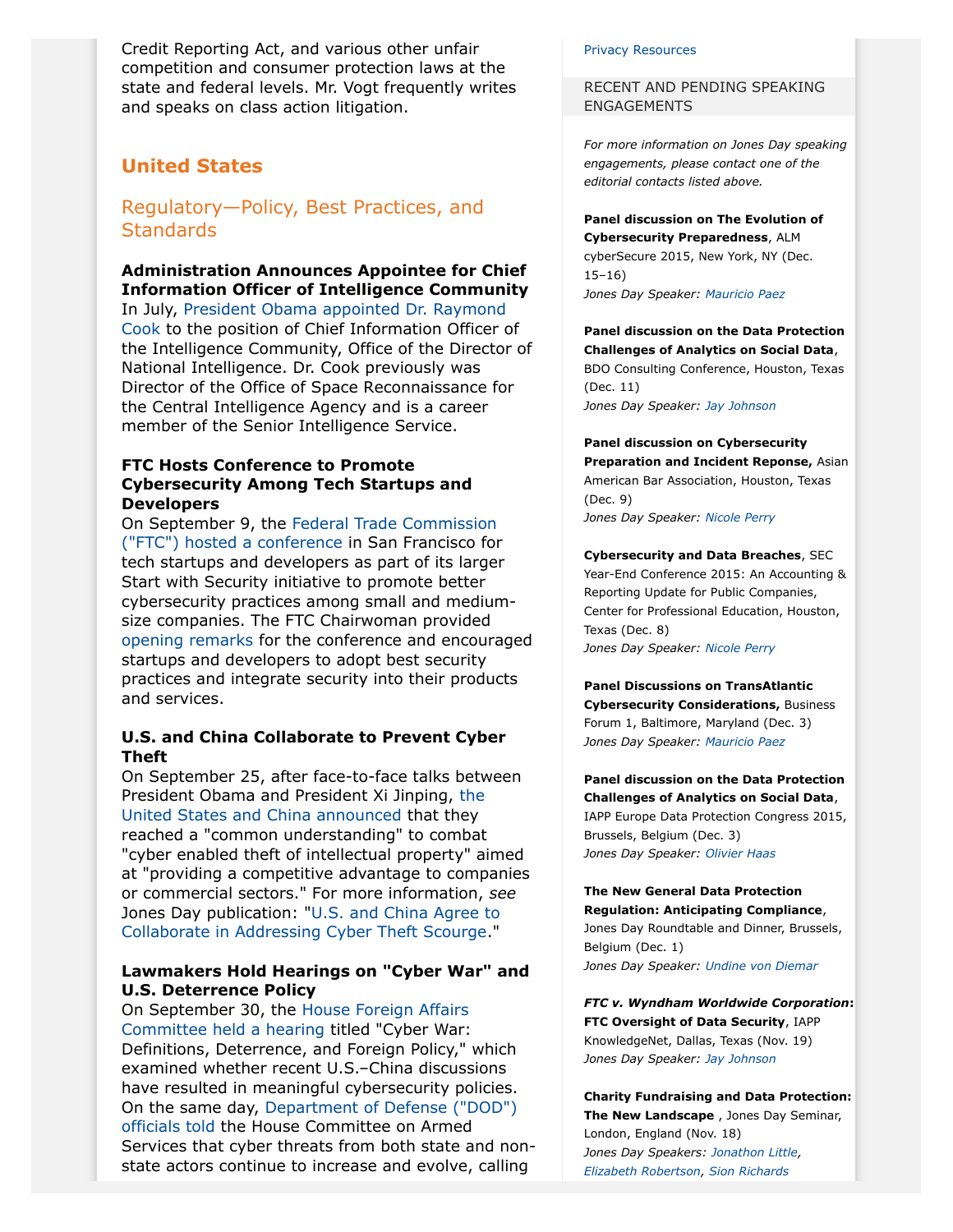on lawmakers to pass cybersecurity sharing information legislation. A day earlier, the [Director of](http://assets.law360news.com/0708000/708039/clapper_09-29-15%20testimony.pdf) [National Intelligence testified](http://assets.law360news.com/0708000/708039/clapper_09-29-15%20testimony.pdf) at a Senate Armed Services Committee hearing that a comprehensive government effort is necessary to combat hackers and cyber criminals.

# **White House Unveils Privacy Principles for Precision Medicine Initiative**

The Precision Medicine Initiative: Privacy and Trust Principles is said to guide the implementation of the PMI, a program designed to deliver more targeted therapies to patients. The principles fall into six broad categories: (i) governance that is inclusive, collaborative, and adaptable; (ii) transparency to participants and the public; (iii) respecting participant preferences; (iv) empowering participants through access to information; (v) ensuring appropriate data sharing, access, and use; and (vi) maintaining data quality and integrity.

# Regulatory—Critical Infrastructure

# **NIST Releases Draft Report with Proposed Objectives for International Cybersecurity Standardization**

On August 11, the National Institute of Standards and Technology ("NIST") released a [two-volume](http://csrc.nist.gov/publications/PubsDrafts.html#NIST-IR-8074) [draft report NISTIR 8074](http://csrc.nist.gov/publications/PubsDrafts.html#NIST-IR-8074) titled *Strategic US Government Engagement in International Standardization to Achieve US Objectives for Cybersecurity (2 Volumes)*. As discussed in NIST's [press release,](http://www.nist.gov/itl/201508_cyber_standards_working_group_report.cfm) the report was published by an interagency working group and "lays out objectives and recommendations for enhancing the US government's condition and participation in the development and use of international standards for cybersecurity."

# **DOD Increases Cybersecurity Requirements for Contractors**

On August 26, the DOD [released an interim rule](https://www.federalregister.gov/articles/2015/08/26/2015-20870/defense-federal-acquisition-regulation-supplement-network-penetration-reporting-and-contracting-for) that implements cloud computing and cyber incident reporting procedures for DOD contractors. The interim rule [requires contractors and subcontractors](http://www.jonesday.com/new-dod-cybersecurity-rule-continues-onslaught-of-federal-regulations-for-government-contractors-09-30-2015/) [to report cyber incidents](http://www.jonesday.com/new-dod-cybersecurity-rule-continues-onslaught-of-federal-regulations-for-government-contractors-09-30-2015/) that actually or potentially adversely affect covered information, systems, or critical support capabilities. In addition, the rule sets forth cloud computing services policies that require use of U.S. servers for handling covered information. For more information, *see* Jones Day publication: "[New DOD Cybersecurity Rule Continues Onslaught](http://www.jonesday.com/new-dod-cybersecurity-rule-continues-onslaught-of-federal-regulations-for-government-contractors-09-30-2015/) [of Federal Regulations for Government Contractors](http://www.jonesday.com/new-dod-cybersecurity-rule-continues-onslaught-of-federal-regulations-for-government-contractors-09-30-2015/)."

**NIST Working Group Publishes Draft Report Setting Forth Framework for Cyber-Physical Systems, Including Internet of Things** On September 18, NIST issued a [Draft Framework](http://www.cpspwg.org/Portals/3/docs/CPS%20PWG%20Draft%20Framework%20for%20Cyber-Physical%20Systems%20Release%200.8%20September%202015.pdf)

#### **Cybersecurity Preparedness and**

**Litigation Risk**, Goldman Sachs 13th Annual Hedge Fund Conference, New York, New York (Nov. 12)

*Jones Day Speaker: [Jeff Rabkin](http://www.jonesday.com/jrabkin)*

**FFIEC Cybersecurity Assessment Tool Overview**, Mortgage Bankers Association, Webinar (Nov. 12) *Jones Day Speakers: [Mike Morgan](http://www.jonesday.com/mgmorgan), [Lisa](http://www.jonesday.com/lledbetter) [Ledbetter](http://www.jonesday.com/lledbetter)*

#### **EU Data Protection and International Data Transfer Regulatory Trends**,

ORCHSE Strategies, LLC—Global Safety and Health Forum, Washington D.C. (Nov. 12) *Jones Day Speaker: [Mauricio Paez](http://www.jonesday.com/mfpaez)*

**Panel discussion on Data Privacy and Mobile Marketing Compliance**, Hispanic Bar Association of New Jersey—Corporate Counsel Roundtable Conference, Newark, NJ (Nov. 10) *Jones Day Speaker: [Mauricio Paez](http://www.jonesday.com/mfpaez)*

**2015 Cybersecurity Institute on Government Contracts**, Federal Publications, Tysons Corner, Virginia (Nov. 5) *Jones Day Speaker: [Mauricio Paez](http://www.jonesday.com/mfpaez)*

**The New Smoking Gun: Maximizing the Recovery and Evidentiary Value of Text Messages in the Face of Privacy and Discovery Concerns**, American Law Institute Webinar (Oct. 27) *Jones Day Speaker: [Jay Johnson](http://www.jonesday.com/jjohnson)*

**Panel discussion on EU International Data Transfer Legal Developments**, International Accounting Operations Conference, Cybersecurity: Effectively Dealing with Today's New International Risks & Threats, New York, NY (Oct 26) *Jones Day Speaker: [Mauricio Paez](http://www.jonesday.com/mfpaez)*

**The Potential Coalescence of Voluntary Cybersecurity Standards and Best Practices into an Applicable Standard of Care**, Cybersecurity Symposium, SMU Science & Technology Law Review, Dallas, Texas (Oct. 23) *Jones Day Speaker: [Jay Johnson](http://www.jonesday.com/jjohnson)*

**[European Court of Justice Strikes Down](http://www.jonesday.com/de/en-US/PLI-Seminars-European-Court-of-Justice-Strikes-Down-Safe-Harbor-What-it-Means-for-Transatlantic-Businesses-10-22-2015) [Safe Harbor: What it Means for](http://www.jonesday.com/de/en-US/PLI-Seminars-European-Court-of-Justice-Strikes-Down-Safe-Harbor-What-it-Means-for-Transatlantic-Businesses-10-22-2015) [Transatlantic Businesses](http://www.jonesday.com/de/en-US/PLI-Seminars-European-Court-of-Justice-Strikes-Down-Safe-Harbor-What-it-Means-for-Transatlantic-Businesses-10-22-2015)**, PLI Webinar (Oct. 22) *Jones Day Speakers: [Mike Morgan](http://www.jonesday.com/mgmorgan), [Undine](http://www.jonesday.com/uvondiemar) [von Diemar](http://www.jonesday.com/uvondiemar), [Jonathon Little,](http://www.jonesday.com/jrlittle) [Paloma Bru](http://www.jonesday.com/pbru)*

[for Cyber-Physical Systems,](http://www.cpspwg.org/Portals/3/docs/CPS%20PWG%20Draft%20Framework%20for%20Cyber-Physical%20Systems%20Release%200.8%20September%202015.pdf) which was developed by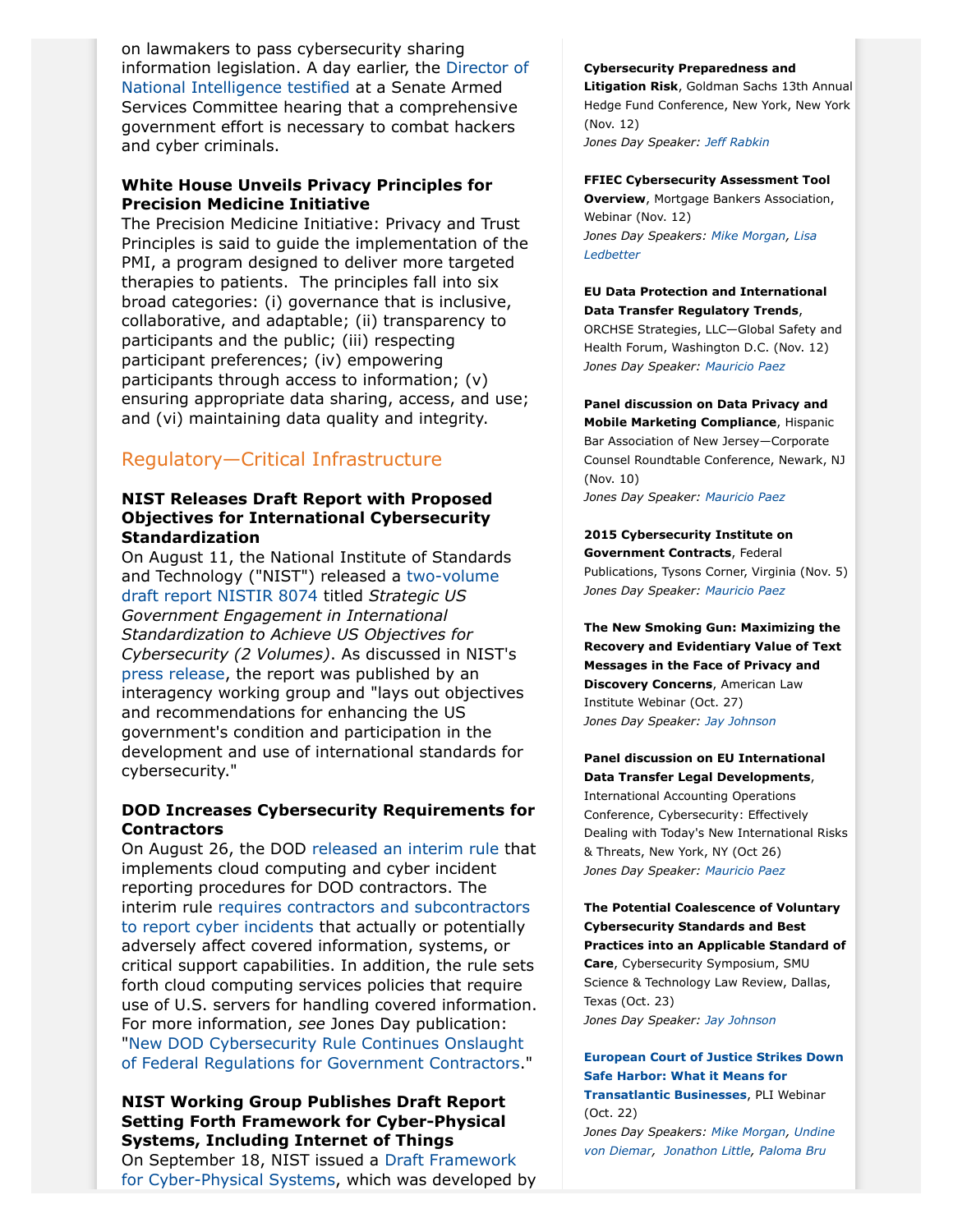NIST's CPS Public Working Group. The framework [proposed in the report](http://www.nist.gov/el/nist-releases-draft-framework-cyber-physical-systems-developers.cfm) is "intended to help manufacturers create new [cyber-physical systems] that can work seamlessly with other such smart systems that bridge the physical and computational worlds." Cyber-physical systems include the internet of things.

# Regulatory—Retail

# **National Retail Federation Study Reveals Dissatisfaction with Credit Card Fraud Protection**

On September 16, the National Retail Federation issued a [press release](https://nrf.com/media/press-releases/consumers-say-new-credit-cards-not-safe-enough) announcing the results of a recent survey showing that the majority of U.S. consumers believe that new credit cards issued by banks do not adequately prevent fraud. Approximately 62 percent of consumers indicated that they preferred chip cards that also require a PIN number rather than cards that only have a chip and require a signature.

# Regulatory—Defense, National Security, and Economic Espionage

### **FBI Begins Campaign to Raise Awareness of Economic Espionage**

On July 23, in response to an increase in attempts at economic espionage, the Federal Bureau of Investigation ("FBI") announced a [campaign to raise](https://www.fbi.gov/news/pressrel/press-releases/fbi-announces-economic-espionage-awareness-campaign) [awareness](https://www.fbi.gov/news/pressrel/press-releases/fbi-announces-economic-espionage-awareness-campaign) by educating industry and business leaders on how to recognize and prevent economic espionage. The FBI estimated U.S. businesses suffered losses ranging in the hundreds of billions of dollars due to economic espionage in the past year. As part of the campaign, the [FBI released an](https://www.fbi.gov/news/stories/2015/july/economic-espionage/economic-espionage) [educational pamphlet](https://www.fbi.gov/news/stories/2015/july/economic-espionage/economic-espionage) on the three common methods foreign entities use to spy on U.S. companies.

# **U.S. District Court Orders End of NSA Bulk Telephony Metadata Program**

On November 9, a D.C. federal district court judge ordered the National Security Agency ("NSA") in a [43-page opinion](https://www.documentcloud.org/documents/2509939-leon-ruling-november-2015-phone-records-program.html) to cease its collection of bulk telephony metadata program several weeks before the collection program was to expire under the USA Freedom Act.

# **FBI Highlights Economic Espionage Threat to Fracking Technology**

On September 16, at a [special conference](http://www.bizjournals.com/sanantonio/blog/eagle-ford-shale-insight/2015/09/fbi-warns-about-economic-espionage-in-eagle-ford.html) in its San Antonio offices, the FBI warned oil and natural gas companies that foreign nations are seeking to obtain drilling technologies—in particular those related to horizontal drilling and proprietary fracking mixes—from U.S. companies.

**Panel discussion on Cybersecurity Liability and Regulatory Trends in Private Equity Markets**, PECTO Cybersecurity Roundtable, The Riverside Company, New York, NY (Oct. 22) *Jones Day Speaker: [Mauricio Paez](http://www.jonesday.com/mfpaez)*

**Panel discussion on Medical Device Law 2015: Compliance Issues, Best Practices and Future Trends**, ABA Section for Science and Technology, Washington D.C. (Oct. 15) *Jones Day Speaker: [Mauricio Paez](http://www.jonesday.com/mfpaez)*

# **Advanced Training for Data Protection Officers on International Data Transfer**, German Federal Association of Data Protection Officers, Berlin, Germany (Oct. 14–15)

*Jones Day Speaker: [Undine von Diemar](http://www.jonesday.com/uvondiemar)*

# **8th Annual Northern Kentucky University–Chase School of Law CyberSecurity Symposium**, NKU Chase School of Law, NKU METS Center, Ohio (Oct. 9)

*Jones Day Speaker: [Mauricio Paez](http://www.jonesday.com/mfpaez)*

#### **[EU–U.S. Safe Harbor Program: What](http://www.jonesday.com/de/en-US/EUUS-Safe-Harbor-Program-What-Does-The-Invalidation-Mean-to-Your-Business-10-07-2015) [Does the Invalidation Mean to Your](http://www.jonesday.com/de/en-US/EUUS-Safe-Harbor-Program-What-Does-The-Invalidation-Mean-to-Your-Business-10-07-2015) [Business?](http://www.jonesday.com/de/en-US/EUUS-Safe-Harbor-Program-What-Does-The-Invalidation-Mean-to-Your-Business-10-07-2015)**, Jones Day Telephonic Briefing

(Oct. 7) *Jones Day Speakers: [Mauricio Paez,](http://www.jonesday.com/mfpaez) [Undine](http://www.jonesday.com/uvondiemar) [von Diemar](http://www.jonesday.com/uvondiemar), [Jonathon Little,](http://www.jonesday.com/jrlittle) [Paloma Bru](http://www.jonesday.com/pbru),*

*[Olivier Haas,](http://www.jonesday.com/ohaas) [Laurent De Muyter](http://www.jonesday.com/ldemuyter)*

**Cyber Threats: If Only I Had ... What Can I Do Now?**, Jones Day Seminar, London, England (Oct. 1) *Jones Day Speakers: [Rhys Thomas,](http://www.jonesday.com/rethomas) [Elizabeth](http://www.jonesday.com/erobertson) [Robertson](http://www.jonesday.com/erobertson)*

**Cybercrime, Data Breaches, and You: How Global Hackers Can Ruin Your Business and What Regulators Expect in Terms of Prevention, Disclosure, and Remediation**, 10th Annual National Institute on Securities Fraud, American Bar Association, New Orleans, Louisiana (Oct. 1) *Jones Day Speaker: [Jay Johnson](http://www.jonesday.com/jjohnson)*

#### **Data Protection—Current Challenges for**

**Banks**, Practice Seminar of the Association of Foreign Banks in Germany, Frankfurt, Germany (Sept. 23) *Jones Day Speaker: [Undine von Diemar](http://www.jonesday.com/uvondiemar)*

# **Panel discussion on Cyberliability**

**Trends**, Executive Roundtable Series—Opportunities and Risks in the International Marketplace: Developments and Trends in International Trade, Export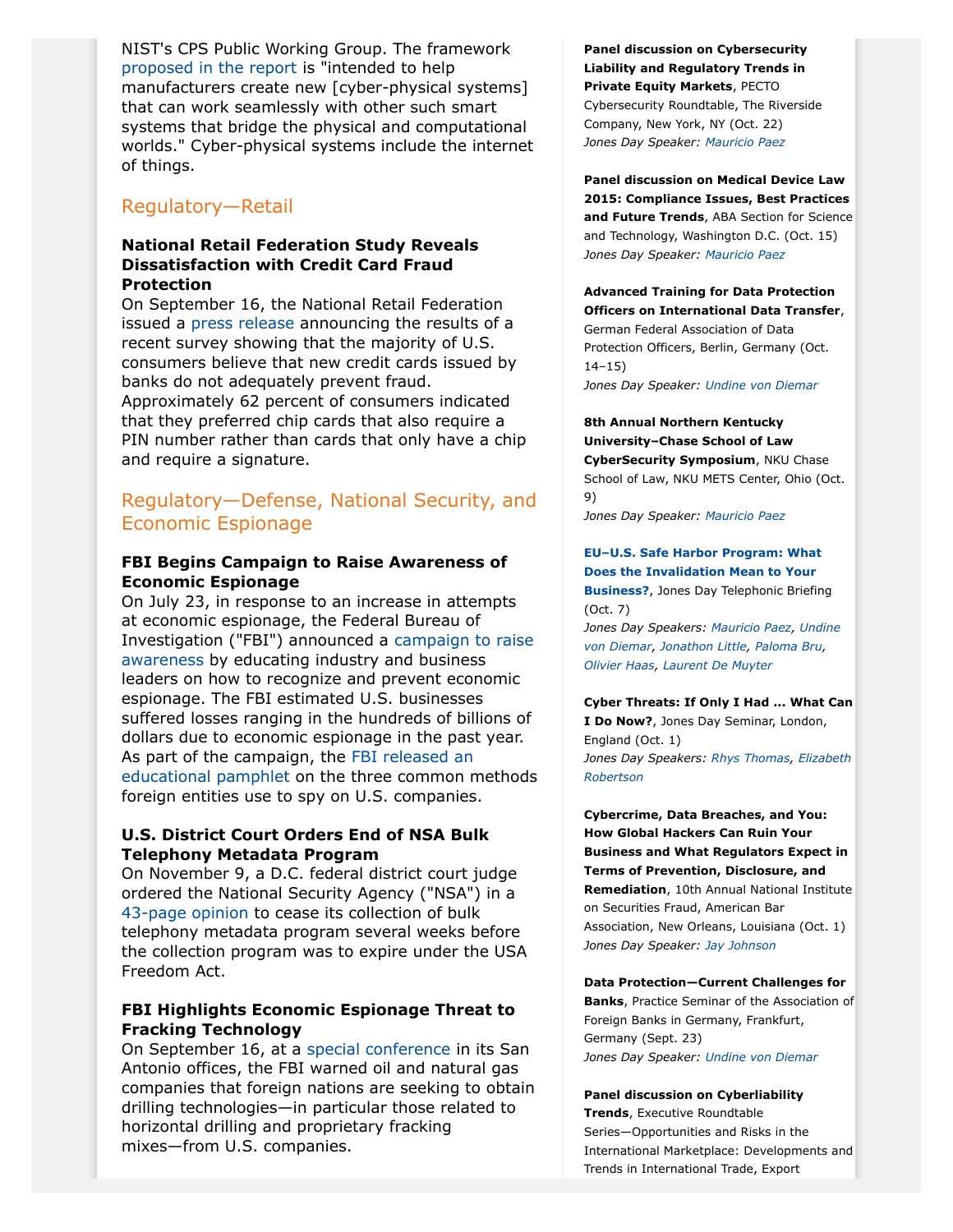# **Senator Introduces Bill to Criminalize Flying Drones in Unauthorized Airspace**

On October 7, the Senate began consideration of the [SAFE DRONE Act](https://www.boxer.senate.gov/press/release/boxer-introduces-bill-to-make-the-reckless-operation-of-drones-in-restricted-airspace-a-federal-offense/), which would make it a misdemeanor to knowingly operate a drone within two miles of a wildfire, airport, or in an airspace that has been placed under temporary flight restriction by the Federal Aviation Authority.

# Regulatory—Financial Services

# **Financial Services Roundtable Launches Ad Campaign to Support Cybersecurity Information Sharing Act**

On August 3, the Financial Services Roundtable [announced an advertising campaign](http://fsroundtable.org/fsr-launches-ads-urging-senate-to-move-forward-on-cyber-info-sharing-bill/) to urge the Senate to pass the Cyber Security Information Sharing Act.

# **American Bankers Association Offers Guidance for New Computer Chip in Payment Cards**

On September 15, the American Bankers Association [released instructions](http://www.aba.com/Press/Pages/ChipCardsExplained091415.aspx) to educate consumers on how to use the computer chip embedded in new credit and debit cards. Each time a chipped payment card is used, the computer chip generates a unique code valid for only one transaction, making it more difficult for thieves to duplicate a payment card.

# **SEC Identifies Focus Areas for Upcoming Cybersecurity Examinations**

On September 15, the Securities and Exchange Commission ("SEC") Office of Compliance Inspections and Examinations ("OCIE") issued a [risk](http://www.sec.gov/ocie/announcement/ocie-2015-cybersecurity-examination-initiative.pdf) [alert](http://www.sec.gov/ocie/announcement/ocie-2015-cybersecurity-examination-initiative.pdf) identifying areas of focus for its upcoming cybersecurity examinations of registered brokerdealers and investment advisers. The OCIE indicated that examinations would focus on governance and risk assessment, access rights and controls, data loss prevention, vendor management, training, and incident response.

# **SEC Enforcement Director Opposes Changes to Email Privacy Law**

On September 16, in [testimony](http://www.judiciary.senate.gov/imo/media/doc/09-16-15%20Ceresney%20Testimony.pdf) provided to the Senate Judiciary Committee, the SEC Enforcement Division Director warned that proposed changes to the Electronic Communications Privacy Act would impede civil law enforcement agencies from pursuing financial fraud and other misconduct. The [bill at issue](https://www.congress.gov/114/bills/s356/BILLS-114s356is.pdf) would require law enforcement to get a search warrant before accessing Americans' email and data stored in the cloud.

# **SEC Announces First Cybersecurity Enforcement Action**

On September 22, the SEC announced its [first](http://www.sec.gov/news/pressrelease/2015-202.html) [cybersecurity-related enforcement action](http://www.sec.gov/news/pressrelease/2015-202.html) against a regulated entity. As part of the enforcement action, Controls, and Global Cybersecurity, Jones Day, Washington D.C. (Sept. 15) *Jones Day Speaker: [Mauricio Paez](http://www.jonesday.com/mfpaez)*

**Litigation and Risk Management in the Age of Digital Vulnerability**, Jones Day Seminar, Tokyo, Japan (Sept. 11) *Jones Day Speaker: [Jeff Rabkin](http://www.jonesday.com/jrabkin)*

RECENT AND PENDING PUBLICATIONS

*For more information on Jones Day's publications, please contact one of the editorial contacts listed above.*

**The Future After Safe Harbor**, Year In Review, American Bar Association (Dec.) *Jones Day Author: [Laurent de Muyter](http://www.jonesday.com/ldemuyter)*

**[Australia Introduces New](http://www.jonesday.com/Australia-Introduces-New-Telecommunications-Data-Retention-Laws-11-13-2015) [Telecommunications Data Retention](http://www.jonesday.com/Australia-Introduces-New-Telecommunications-Data-Retention-Laws-11-13-2015) [Laws](http://www.jonesday.com/Australia-Introduces-New-Telecommunications-Data-Retention-Laws-11-13-2015)**, Jones Day Publications (Nov.) *Jones Day Author: [Adam Salter](http://www.jonesday.com/asalter)*

**Russian Data Privacy Law: Data Localization Requirement Is In Effect**, Jones Day Publication (Nov.) *Jones Day Author: [Sergei Volfson](http://www.jonesday.com/svolfson)*

**[Conference of German Data Protection](http://www.jonesday.com/conference-of-german-data-protection-officers-position-paper-offers-guidance-on-safe-harbor-decision-10-27-2015/) [Officers' Position Paper Offers Guidance](http://www.jonesday.com/conference-of-german-data-protection-officers-position-paper-offers-guidance-on-safe-harbor-decision-10-27-2015/) [on Safe Harbor Decision](http://www.jonesday.com/conference-of-german-data-protection-officers-position-paper-offers-guidance-on-safe-harbor-decision-10-27-2015/)**, Jones Day Publications (Oct.) *Jones Day Authors: [Undine von Diemar](http://www.jonesday.com/uvondiemar), [Ted-](http://www.jonesday.com/tkroke)[Philip Kroke,](http://www.jonesday.com/tkroke) [Stefanie Stöhr](http://www.jonesday.com/sstoehr)*

**[EU Data Protection: Article 29 Working](http://www.jonesday.com/EU-Data-Protection-Article-29-Working-Party-Says-Standard-Contractual-Clauses-Binding-Corporate-Rules-are-Adequatefor-Now-10-19-20151) [Party Says Standard Contractual](http://www.jonesday.com/EU-Data-Protection-Article-29-Working-Party-Says-Standard-Contractual-Clauses-Binding-Corporate-Rules-are-Adequatefor-Now-10-19-20151) [Clauses, Binding Corporate Rules are](http://www.jonesday.com/EU-Data-Protection-Article-29-Working-Party-Says-Standard-Contractual-Clauses-Binding-Corporate-Rules-are-Adequatefor-Now-10-19-20151) [Adequate—for Now](http://www.jonesday.com/EU-Data-Protection-Article-29-Working-Party-Says-Standard-Contractual-Clauses-Binding-Corporate-Rules-are-Adequatefor-Now-10-19-20151)**, Jones Day Publications (Oct.) *Jones Day Authors: [Undine von Diemar](http://www.jonesday.com/uvondiemar), [Mauricio Paez,](http://www.jonesday.com/mfpaez) [Olivier Haas](http://www.jonesday.com/ohaas)*

**[EU–U.S. Data Protection Safe Harbor:](http://www.jonesday.com/euus-data-protection-safe-harbor-not-safe-anymore-10-06-2015/) [Not Safe Anymore](http://www.jonesday.com/euus-data-protection-safe-harbor-not-safe-anymore-10-06-2015/)**, Jones Day Publications (Oct.)

*Jones Day Authors: [Elizabeth Robertson,](http://www.jonesday.com/erobertson) [Mauricio Paez,](http://www.jonesday.com/mfpaez) [Undine von Diemar,](http://www.jonesday.com/uvondiemar) [Paloma](http://www.jonesday.com/pbru) [Bru](http://www.jonesday.com/pbru), [Laurent De Muyter](http://www.jonesday.com/ldemuyter)*

**Spear Phishing for Dollars: Hackers Masquerading as Corporate Executives Pose a Global Threat to Businesses,** Metropolitan Corporate Counsel (Oct.) *Jones Day Authors: [Shireen Becker,](http://www.jonesday.com/sbecker) [Jeff](http://www.jonesday.com/jrabkin) [Rabkin](http://www.jonesday.com/jrabkin)*

**Interview Regarding the Safe Harbor Decision**, Expansion (Oct.)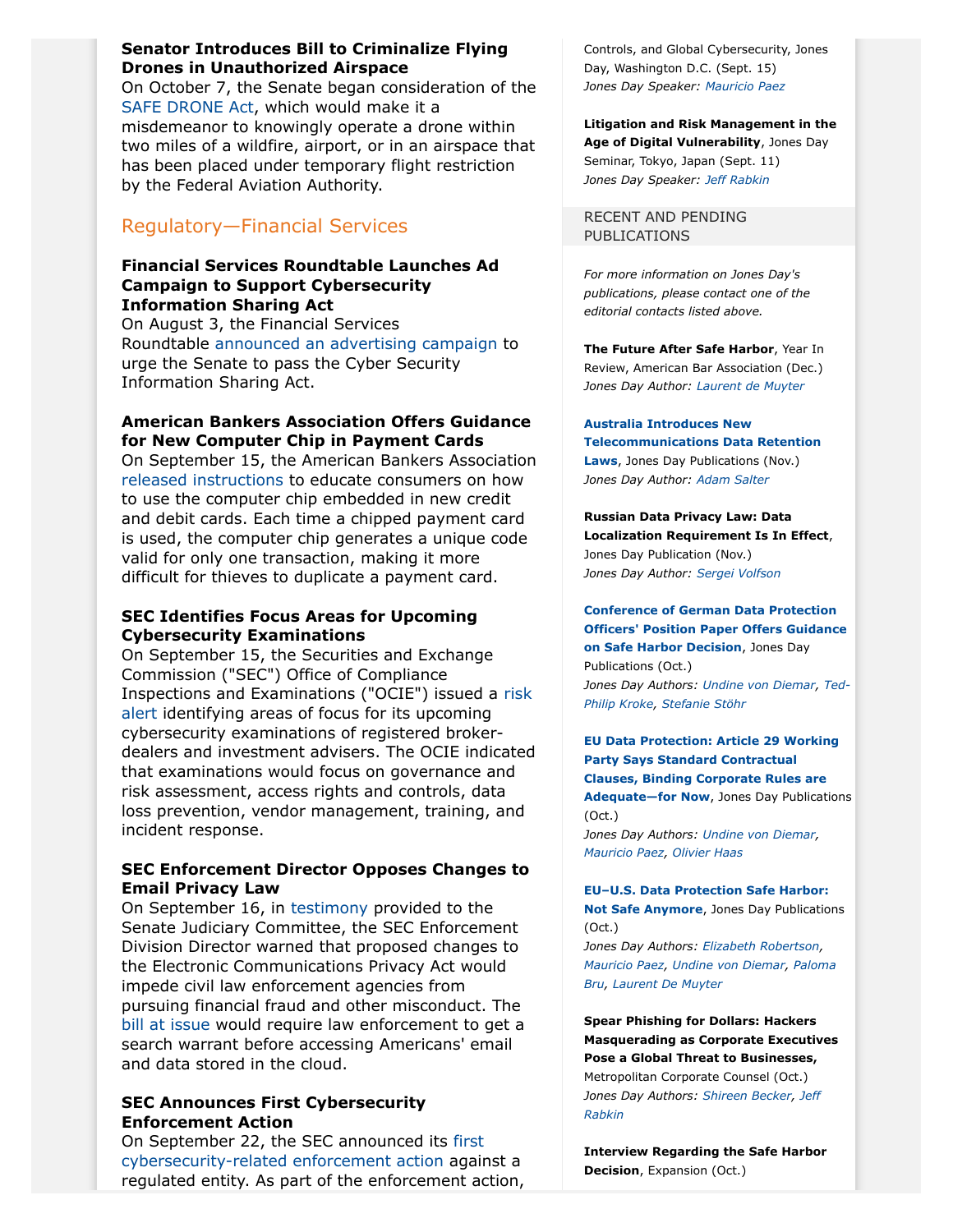the SEC entered into a [settlement agreement](http://www.sec.gov/litigation/admin/2015/ia-4204.pdf) with the defendant investment advisor in which it found that the adviser had violated Rule 30(a) of Regulation S-P by failing to adopt written policies and procedures reasonably designed to safeguard its clients' personally identifiable information. The investment advisor was censured and required to pay a civil money penalty of \$75,000.

# **Independent Community Bankers of America Encourages Consumers to Protect Data**

On October 1, the Independent Community Bankers of America ("ICBA") [released a](http://www.icba.org/news/newsreleasedetail.cfm?ItemNumber=471762&navItemNumber=183939) statement in recognition of Cybersecurity Awareness Month. ICBA offered eight tips to help consumers safeguard their online accounts and encouraged consumers to learn more about data privacy and Cybersecurity Awareness Month by visiting [Stay Safe Online.](http://www.staysafeonline.org/)

### **Georgia Tech's Information Security Center Releases Report on Governance of Cybersecurity**

On October 2, the Georgia Institute of Technology Information Security Center released a 2015 report titled [Governance of Cybersecurity.](http://fsroundtable.org/governance-of-cybersecurity-2015-report/) The report concluded that the financial sector has better privacy and security practices than other industries. Specifically, 64 percent of financial sector boards consider cyber risks when reviewing supplier relationships, and 86 percent of financial sector boards have shifted IT risk management from the Audit Committee to a more focused Risk Committee.

# Regulatory—Transportation

# **FCC Cites Lyft for Telemarketing Violations**

On September 11, the [Federal Communications](http://transition.fcc.gov/Daily_Releases/Daily_Business/2015/db0911/DA-15-997A1.pdf) [Commission \("FCC"\) cited](http://transition.fcc.gov/Daily_Releases/Daily_Business/2015/db0911/DA-15-997A1.pdf) Lyft, a transportation ridematching service, for violating federal telemarketing regulations. Among other things, the FCC cited Lyft for unlawfully conditioning consumers' use of Lyft's ride-matching services on consumers' agreement to receive marketing text messages.

# **FTC Testifies Before Congress on Proposed Safe Harbor for Connected Cars**

On October 21, the FTC Commissioner [provided](https://www.ftc.gov/news-events/press-releases/2015/10/ftc-testifies-proposed-legislation-addressing-privacy-security) [testimony](https://www.ftc.gov/news-events/press-releases/2015/10/ftc-testifies-proposed-legislation-addressing-privacy-security) regarding proposed legislation on connected cars. The Commissioner told the House Energy and Commerce Committee's Subcommittee on Commerce, Manufacturing and Trade that the proposed safe harbor for manufacturers of connected cars would prevent the FTC from enforcing compliance with privacy policies and from taking a host of other consumer protection actions currently within its authority.

*Jones Day Author: [Paloma Bru](http://www.jonesday.com/pbru)*

**[U.S. and China Agree to Collaborate in](http://www.jonesday.com/us-and-china-agree-to-collaborate-in-addressing-cyber-theft-scourge-09-29-2015/) [Addressing Cyber Theft Scourge](http://www.jonesday.com/us-and-china-agree-to-collaborate-in-addressing-cyber-theft-scourge-09-29-2015/)**, Jones Day Publications (Sept.) *Jones Day Authors: [Mauricio Paez](http://www.jonesday.com/mfpaez), [Jay](http://www.jonesday.com/jjohnson) [Johnson](http://www.jonesday.com/jjohnson), [Mike La Marca](http://www.jonesday.com/mlamarca)*

#### **[New DOD Cybersecurity Rule Continues](http://www.jonesday.com/new-dod-cybersecurity-rule-continues-onslaught-of-federal-regulations-for-government-contractors-09-30-2015/) [Onslaught of Federal Regulations for](http://www.jonesday.com/new-dod-cybersecurity-rule-continues-onslaught-of-federal-regulations-for-government-contractors-09-30-2015/) [Government Contractors](http://www.jonesday.com/new-dod-cybersecurity-rule-continues-onslaught-of-federal-regulations-for-government-contractors-09-30-2015/)**, Jones Day Publications (Sept.) *Jones Day Authors: Various*

**[Phishing for Corporate Dollars: The](http://www.jonesday.com/phishing-for-corporate-dollars-the-emerging-global-threat-posed-by-spear-phishing-and-business-email-compromise-09-23-2015/) [Emerging Global Threat Posed by Spear](http://www.jonesday.com/phishing-for-corporate-dollars-the-emerging-global-threat-posed-by-spear-phishing-and-business-email-compromise-09-23-2015/) [Phishing and Business Email](http://www.jonesday.com/phishing-for-corporate-dollars-the-emerging-global-threat-posed-by-spear-phishing-and-business-email-compromise-09-23-2015/) [Compromise](http://www.jonesday.com/phishing-for-corporate-dollars-the-emerging-global-threat-posed-by-spear-phishing-and-business-email-compromise-09-23-2015/)**, Jones Day Publications (Sept.) *Jones Day Authors: [Jeff Rabkin](http://www.jonesday.com/jrabkin), [Shireen](http://www.jonesday.com/sbecker) [Becker,](http://www.jonesday.com/sbecker) [Alexandra McDonald](http://www.jonesday.com/amcdonald)*

**[German Data Protection Commissioners](http://www.jonesday.com/German-Data-Protection-Commissioners-Call-for-Improvements-to-the-General-Data-Protection-Regulation-09-04-2015) [Call for Improvements to the General](http://www.jonesday.com/German-Data-Protection-Commissioners-Call-for-Improvements-to-the-General-Data-Protection-Regulation-09-04-2015) [Data Protection Regulation](http://www.jonesday.com/German-Data-Protection-Commissioners-Call-for-Improvements-to-the-General-Data-Protection-Regulation-09-04-2015)**, Jones Day Publications (Sept.) *Jones Day Authors: [Undine von Diemar](http://www.jonesday.com/uvondiemar), [Mauricio Paez,](http://www.jonesday.com/mfpaez) [Ted-Philip Kroke](http://www.jonesday.com/tkroke)*

#### **[Mobile Apps: Redefining the Virtual](http://www.jonesday.com/files/Publication/732622cf-ba2b-4549-9f37-5506fcbbc145/Presentation/PublicationAttachment/3fbda3c0-85ff-49e4-9db8-6a388e3d08c7/Mobile%20Apps.pdf) [California Economy and the Laws that](http://www.jonesday.com/files/Publication/732622cf-ba2b-4549-9f37-5506fcbbc145/Presentation/PublicationAttachment/3fbda3c0-85ff-49e4-9db8-6a388e3d08c7/Mobile%20Apps.pdf) [Govern It](http://www.jonesday.com/files/Publication/732622cf-ba2b-4549-9f37-5506fcbbc145/Presentation/PublicationAttachment/3fbda3c0-85ff-49e4-9db8-6a388e3d08c7/Mobile%20Apps.pdf)**, COMPETITION: The Journal of the

Antitrust and Unfair Competition Law Section of the State Bar of California, Vol. 24, No. 2 (Fall)

*Jones Day Authors: [Alexandra McDonald,](http://www.jonesday.com/amcdonald) [Jason McDonell,](http://www.jonesday.com/jmcdonell) [Caroline Mitchell](http://www.jonesday.com/cnmitchell)*

#### **[Trilogue Is On: Preparing for the EU](http://www.financierworldwide.com/trilogue-is-on-preparing-for-the-eu-general-data-protection-regulation/#.ViuFjv7smHs) [General Data Protection Regulation](http://www.financierworldwide.com/trilogue-is-on-preparing-for-the-eu-general-data-protection-regulation/#.ViuFjv7smHs)**, Financier Worldwide Magazine (Aug.) *Jones Day Authors: [Olivier Haas](http://www.jonesday.com/ohaas), [Philippe](http://www.jonesday.com/pmarchiset) [Marchiset](http://www.jonesday.com/pmarchiset), [Evgenia Nosareva](http://www.jonesday.com/enosareva)*

**[Third Circuit Affirms the FTC's Authority](http://www.jonesday.com/third-circuit-affirms-the-ftcs-authority-to-regulate-and-enforce-data-security-08-28-2015/) [to Regulate and Enforce Data Security](http://www.jonesday.com/third-circuit-affirms-the-ftcs-authority-to-regulate-and-enforce-data-security-08-28-2015/)**, Jones Day Publications (Aug.) *Jones Day Authors: Various*

#### GLOBAL PRIVACY & CYBERSECURITY UPDATE ARCHIVES

[Global Privacy & Cybersecurity Update,](http://www.jonesday.com/Global-Privacy--Cybersecurity-Update--Issue-7-08-11-2015) [Issue 7](http://www.jonesday.com/Global-Privacy--Cybersecurity-Update--Issue-7-08-11-2015)

[Global Privacy & Cybersecurity Update,](http://www.jonesday.com/Global-Privacy--Cybersecurity-Update-Issue-6-05-13-2015) [Issue 6](http://www.jonesday.com/Global-Privacy--Cybersecurity-Update-Issue-6-05-13-2015)

[Global Privacy & Cybersecurity Update,](http://www.jonesday.com/Global-Privacy--Cybersecurity-Update-Issue-5-02-28-2015) [Issue 5](http://www.jonesday.com/Global-Privacy--Cybersecurity-Update-Issue-5-02-28-2015)

[Global Privacy & Cybersecurity Update,](http://www.jonesday.com/Global-Privacy--Cybersecurity-Update-Issue-4-12-19-2014)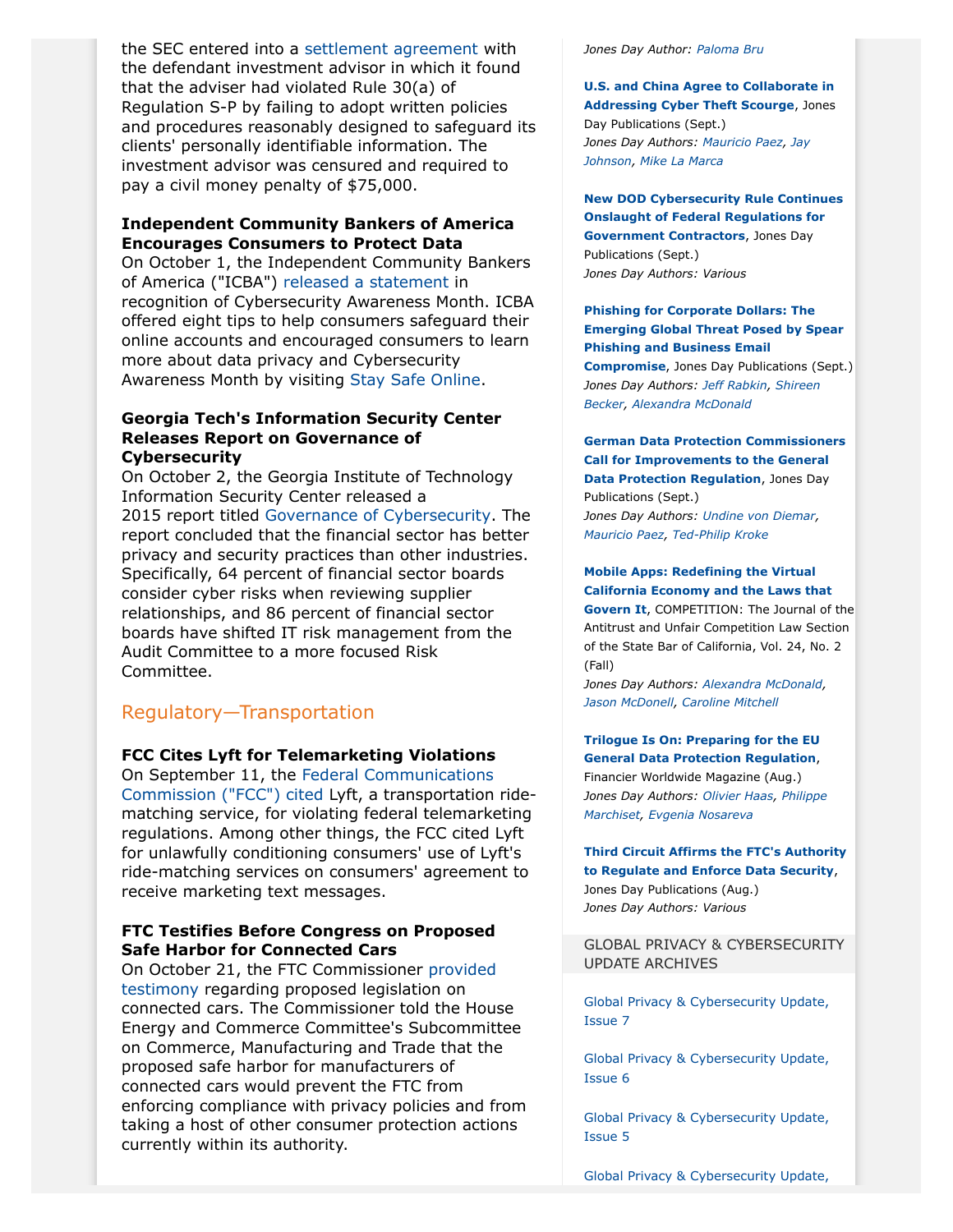# Regulatory—Energy/Utilities

### **FERC Issues Notice of Proposed Rulemaking Regarding Revised Standards Aimed at Enhancing Cybersecurity Controls**

On July 16, the Federal Energy Regulatory Commission issued a [notice of proposed rulemaking](http://www.ferc.gov/whats-new/comm-meet/2015/071615/E-1.pdf) seeking comment on seven critical infrastructure protection ("CIP") Reliability Standards aimed at enhancing the cybersecurity of the bulk electric system. The proposed standards would revise existing CIPs on issues affecting the cybersecurity posture of relevant entities and address existing gaps in the supply chain management security controls for bulk electrical systems that are not currently addressed by existing CIPs.

#### [Issue 4](http://www.jonesday.com/Global-Privacy--Cybersecurity-Update-Issue-4-12-19-2014)

[Global Privacy & Cybersecurity Update,](http://www.jonesday.com/Privacy--Cybersecurity-Update-Issue-3-10-10-2014) [Issue 3](http://www.jonesday.com/Privacy--Cybersecurity-Update-Issue-3-10-10-2014)

[Global Privacy & Cybersecurity Update,](http://www.jonesday.com/Privacy--Cybersecurity-Update-Issue-2-07-25-2014) [Issue 2](http://www.jonesday.com/Privacy--Cybersecurity-Update-Issue-2-07-25-2014)

[Global Privacy & Cybersecurity Update,](http://www.jonesday.com/Privacy--Cybersecurity-Update-Issue-1-05-20-2014) [Issue 1](http://www.jonesday.com/Privacy--Cybersecurity-Update-Issue-1-05-20-2014)

# **NIST Releases Draft Cybersecurity Guide for Electric Utilities**

On August 25, NIST released a [draft practice guide NIST SP 1800-2a](https://nccoe.nist.gov/projects/use_cases/idam), titled "Identity and Access Management for Electric Utilities," which was developed by NIST's National Cybersecurity Center of Excellence. According to NIST's [press release](http://nist.gov/itl/20150825guide.cfm), the guide is intended "to help energy companies better control who has access to their networked resources, including buildings, equipment, information technology and industrial control systems."

# **Department of Energy Releases Quadrennial Technology Review**

In September, the Department of Energy released its [Quadrennial Technology Review,](http://energy.gov/qtr) which examines science and technology in various energy sectors and possible research and development opportunities. The Review also focuses on risks and developments related to cybersecurity in the energy industry.

#### **House Subcommittees Hold Hearing on Power Systems Cybersecurity**

On October 21, the House Subcommittees on Energy and Research and Technology [held a](https://science.house.gov/legislation/hearings/subcommittee-energy-and-subcommittee-research-and-technology-hearing) [hearing](https://science.house.gov/legislation/hearings/subcommittee-energy-and-subcommittee-research-and-technology-hearing) to investigate efforts of federal agencies, industry, and other entities to address looming cybersecurity threats to the U.S. power supply. The hearing considered existing threats as well as potential solutions to mitigate these threats.

# Regulatory—Health Care/HIPAA

# **NIST Issues Draft Guide for Securing Medical Information on Mobile Devices**

On July 23, NIST published a [draft practice guide NIST SP 1800-1a](https://nccoe.nist.gov/projects/use_cases/health_it/ehr_on_mobile_devices), titled "Electronic Health Records on Mobile Devices," which was developed by NIST's National Cybersecurity Center of Excellence. As explained in NIST's [press release](http://www.nist.gov/itl/20140723_nccoe_mobile_medical.cfm), the guide "demonstrates how health care providers can make mobile devices, such as smartphones and tablets, more secure, in order to better protect patient information and still take advantage of advances in communications technology."

# Litigation, Judicial Rulings, and Agency Enforcements

#### **Seventh Circuit Finds Standing in Data Breach Case**

On July 20, the [Seventh Circuit held](http://media.ca7.uscourts.gov/cgi-bin/rssExec.pl?Submit=Display&Path=Y2015/D07-20/C:14-3122:J:Wood:aut:T:fnOp:N:1590360:S:0) that data breach plaintiffs' claims of injuries associated with resolving fraudulent charges and protecting against identity theft are sufficient to establish injury in fact for purposes of Article III standing.

# **FTC Reaches \$10.8M Settlement with Data Broker**

On August 7, the FTC alleged that two data broker companies sold sensitive consumer information contained in payday loan applications without disclosing this practice to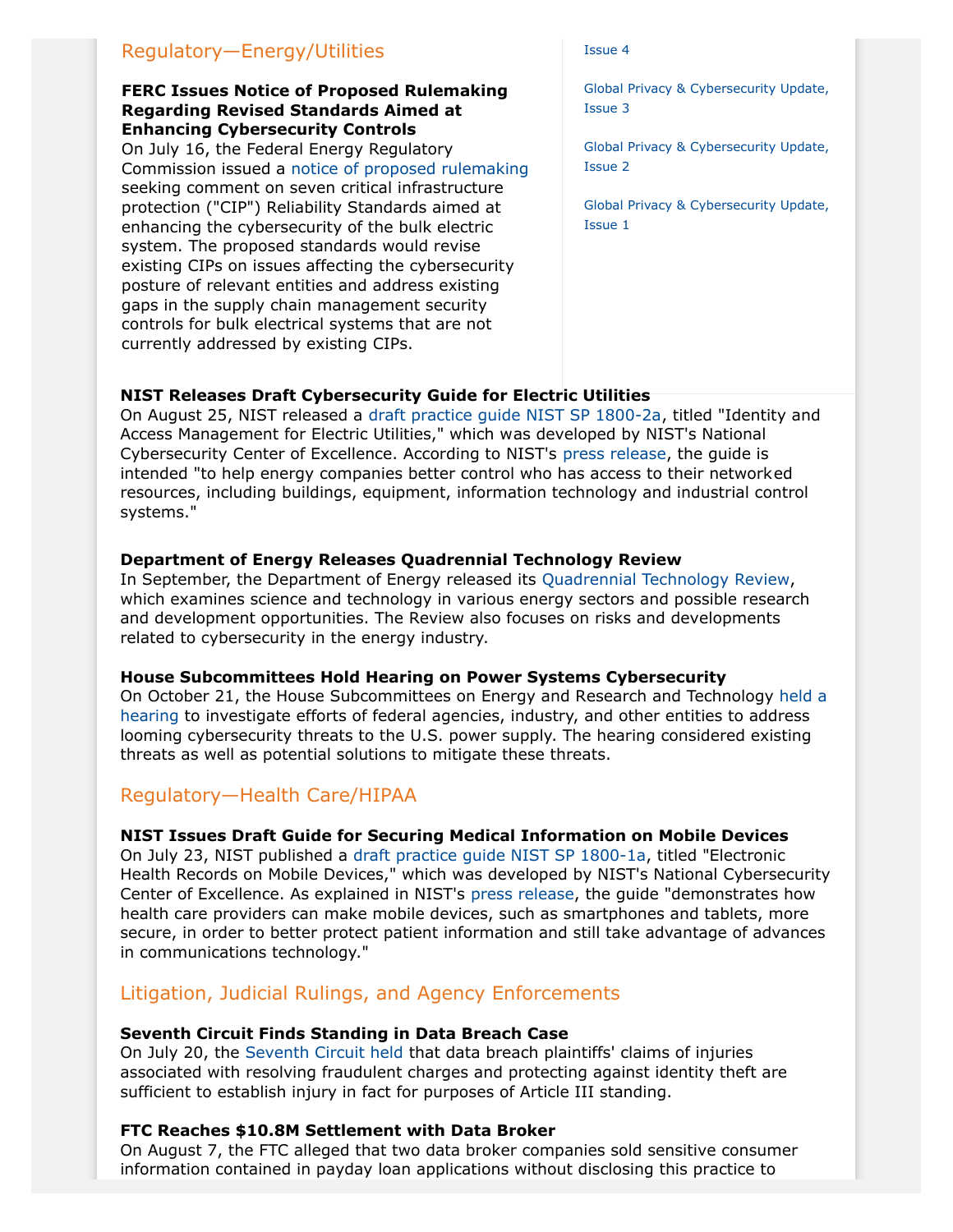consumers, and sold the information to at least one company known to be engaged in fraudulent activity. Three individual defendants affiliated with the data broker companies agreed to settle with the FTC for a total sum of \$10.8M.

# **FTC Settles Charges Against 13 Companies that Falsely Certified Compliance with Safe Harbor Frameworks**

On August 17, the FTC announced that it had entered into [proposed consent agreements](https://www.ftc.gov/news-events/press-releases/2015/08/thirteen-companies-agree-settle-ftc-charges-they-falsely-claimed) with 13 companies to settle charges that the companies engaged in false and deceptive trade practices under § 5 of the FTC Act by claiming that they were certified members of the U.S.–EU or U.S.–Swiss Safe Harbor Frameworks, even though their certifications had lapsed or never existed.

### <span id="page-7-0"></span>**Third Circuit Upholds FTC Authority to Regulate Corporate Cybersecurity**

On August 24, a panel of three judges from the U.S. Court of Appeals for the Third Circuit upheld the FTC's authority to regulate corporate cybersecurity in a [unanimous opinion](http://www2.ca3.uscourts.gov/opinarch/143514p.pdf) finding that [corporate cybersecurity practices could qualify as unfair practices](http://www.jonesday.com/third-circuit-affirms-the-ftcs-authority-to-regulate-and-enforce-data-security-08-28-2015/) under § 5 of the FTC Act. For more information, see Jones Day publication: "[Third Circuit Affirms the](http://www.jonesday.com/third-circuit-affirms-the-ftcs-authority-to-regulate-and-enforce-data-security-08-28-2015/) [FTC's Authority to Regulate and Enforce Data Security.](http://www.jonesday.com/third-circuit-affirms-the-ftcs-authority-to-regulate-and-enforce-data-security-08-28-2015/)"

# **Washington Supreme Court Rules Public Employee Text Messages on Private Phone are Public Records**

On August 27, the [Washington Supreme Court ruled](http://caselaw.findlaw.com/wa-supreme-court/1712016.html) that a public employee's work-related text messages sent on a private cell phone are public records under the Washington Public Records Act and are subject to disclosure in response to a records request.

# **Arizona Solar Business Settles Unwanted Phone Call Case**

On August 27, the Arizona attorney general's office [announced a settlement](https://www.azag.gov/press-release/ag-brnovich-announces-judgment-solar-telemarketing-lawsuit) with a solar company for violations of telemarketing and consumer-fraud laws, pursuant to which the latter agreed to pay \$55,000 in restitution to victims, \$100,000 in civil penalties, and \$15,000 in attorneys' fees.

### **FTC Approves Final Settlement with Retail Tracking Technology Startup**

On September 3, the FTC approved a [final order](https://www.ftc.gov/system/files/documents/cases/150902nomitechdo.pdf) with a developer of technology that tracks customers' movement and actions in retail outlets. The FTC [complaint](https://www.ftc.gov/system/files/documents/cases/150902nomitechcmpt.pdf) alleged that Nomi misled consumers when it failed to provide opt-out mechanisms and notice of tracking to consumers in stores. The [settlement,](https://www.ftc.gov/system/files/documents/cases/150423nomiorder.pdf) originally reached in April, provides that Nomi must not mislead consumers as to whether they will be notified or as to their options regarding information sharing.

# **Auto Group Reaches Settlement with FTC Over Fair Credit Reporting Act Violations**

On September 15, the FTC [settled with the loan-servicing arm](https://www.ftc.gov/es/system/files/documents/cases/150916tricolorstip.pdf) of a Texas-based auto dealer over charges that it failed to have written policies and procedures in place to maintain the accuracy of consumer credit information reported to credit bureaus and failed to properly investigate disputed credit information in violation of the Furnisher Rule of the Fair Credit Reporting Act.

### **California Attorney General Settles Privacy Claims with Major Telecommunications Provider**

On September 17, the California attorney general announced that the California Department of Justice and the California Public Utilities Commission reached a \$33M settlement with a major telecommunications provider over allegations that the provider posted the names, phone numbers, and addresses of customers who had paid for unlisted voice over internet protocol phone service.

# **Russian Man Pleads Guilty to Involvement in Largest Worldwide Hacking Scheme Ever Prosecuted**

On September 25, DOJ announced that a Russian man extradited to the United States after being arrested in the Netherlands [pled guilty](http://www.justice.gov/opa/pr/russian-national-admits-role-largest-known-data-breach-conspiracy-ever-prosecuted) to conspiracy to commit unauthorized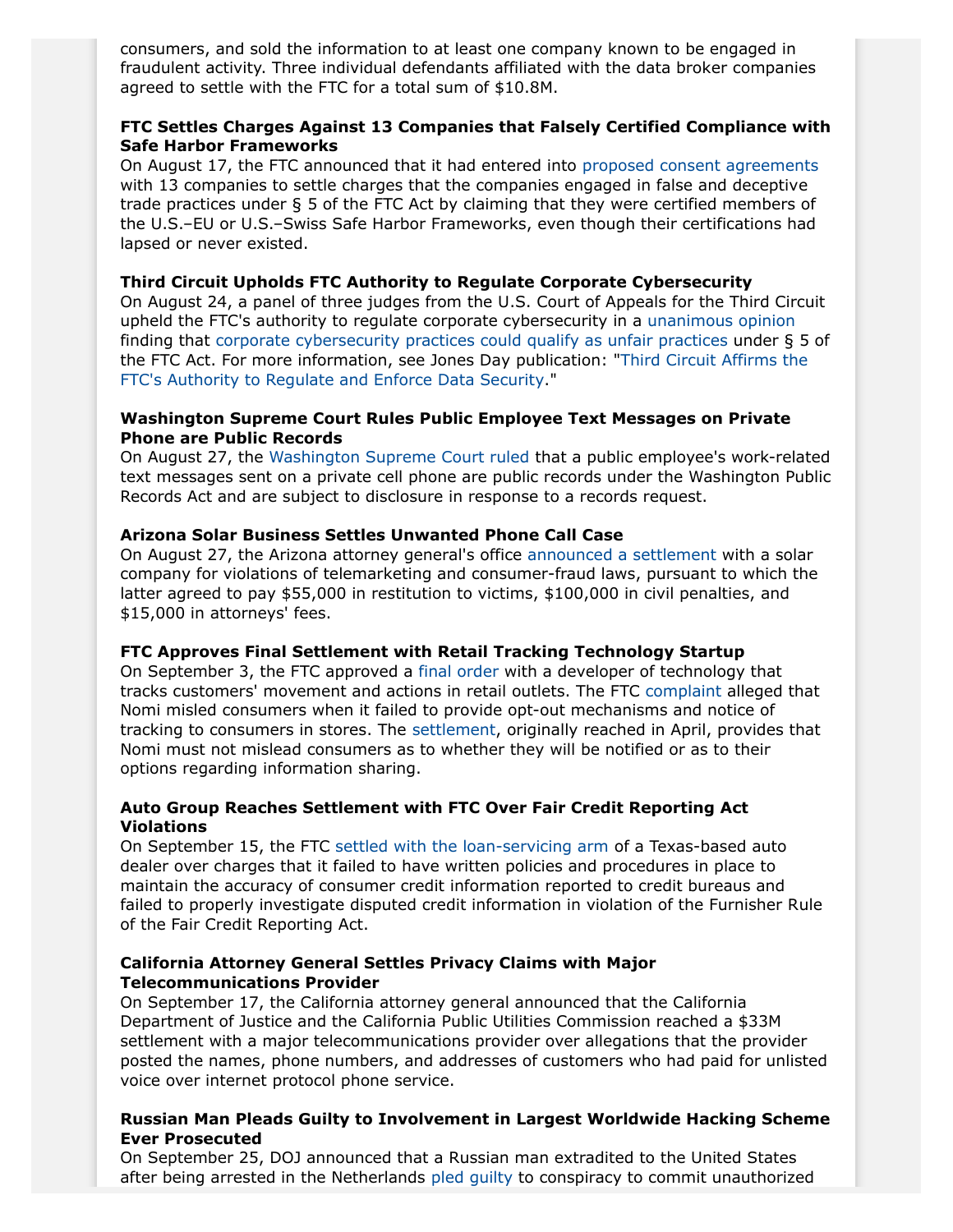access of protected computers and conspiracy to commit wire fraud. The government alleged that the man participated in hacks that compromised more than 160 million credit card numbers.

### **Massachusetts Court Rules Warrant Needed for Cell Phone Data**

On September 28, the [Massachusetts Supreme Judicial Court ruled](http://www.mass.gov/mdaa/court-decisions/by-topic/search-and-seizure/cellular-phone-records/commonwealth-v-estabrook.html) that police need a warrant whenever they request a mobile phone service provider to produce more than six hours of cell tower historical data to track the phone's past movements.

# **Federal Judge Sentences Twin Brother Hackers**

On October 2, a federal judge [sentenced twin brothers to multi-year sentences](http://abcnews.go.com/US/wireStory/woman-receives-probation-dupont-economic-espionage-case-34138165) for hacking a cosmetics company and stealing thousands of customers' personal information, including credit card information. The brothers also hacked a data aggregation company's database and stole information relating to government contract bids in order to obtain a competitive advantage for one of their technology companies.

# **California Attorney General Requires Hiring of Privacy Officer as Part of Settlement**

On October 2, the California Attorney General [reached a settlement](https://oag.ca.gov/news/press-releases/attorney-general-kamala-d-harris-announces-settlement-houzz-inc-over-privacy) with a home design and renovation company over allegations that the company recorded customer and employee conversations without providing proper notice. As part of the settlement, the company must pay a fine of \$175,000, conduct a risk assessment, and hire a chief privacy officer.

# Legislative—Federal

### **Senate Removes Social Media Reporting Requirement from Intelligence Bill**

On September 21, the Senate removed language from the [2016 intelligence authorization](https://www.congress.gov/114/bills/s1705/BILLS-114s1705pcs.pdf) [bill](https://www.congress.gov/114/bills/s1705/BILLS-114s1705pcs.pdf) requiring social media companies to report suspected terrorist activity on their platforms. Proponents of the removal argued that social media companies are not qualified to judge which posts amount to "terrorist activity" and should not be forced to police their users' speech.

#### **House Approves Bill Requiring DHS to Develop Federal Cybersecurity Strategy**

On October 6, the House of Representatives passed the [Department of Homeland Security](https://www.congress.gov/114/bills/hr3510/BILLS-114hr3510eh.pdf) [Cybersecurity Strategy Act](https://www.congress.gov/114/bills/hr3510/BILLS-114hr3510eh.pdf). The legislation would require the Department of Homeland Security ("DHS") to develop a federal strategy laying out tasks needed to achieve strategic and operational cybersecurity goals, expected costs and timelines for implementation, and the plans to evaluate ongoing performance.

#### **House Passes Airport Workers Security Improvement Act**

On October 6, as part of Congress' ongoing efforts to improve Transportation Security Administration ("TSA") security processes, the House of Representatives passed the [Airport Access Control Security Improvement Act](https://www.congress.gov/114/bills/hr3102/BILLS-114hr3102rh.pdf) requiring TSA to tighten airport employees' access to secured areas and use a "risk-based and intelligence-driven" model for screening employees based on position and authorized access level.

# **House Approves Privacy Suit Bill for European Union Citizens**

On October 20, the House of Representatives [approved legislation](http://judiciary.house.gov/_cache/files/8a28056b-387e-46f2-8c80-655249f4ae8f/hr-1428.pdf) granting European Union citizens access to U.S. courts to allege misuse of their personal data shared with the U.S. for law enforcement purposes. Enacting the so-called Judicial Redress Act was a prerequisite for a recently negotiated U.S.–EU law enforcement data-sharing agreement to take effect.

# <span id="page-8-0"></span>**Senate Passes Cybersecurity Information Sharing Act**

On October 27, the Senate passed the [Cybersecurity Information Sharing Act](https://www.congress.gov/114/bills/s754/BILLS-114s754pcs.pdf) ("CISA") after adopting a 10-year sunset provision by voice vote. The bill, introduced in March, protects private companies from liability when they share cyber threat data with the government. The House of Representatives passed similar legislation to CISA [\(H.R. 1560,](https://www.congress.gov/114/bills/hr1560/BILLS-114hr1560rds.pdf)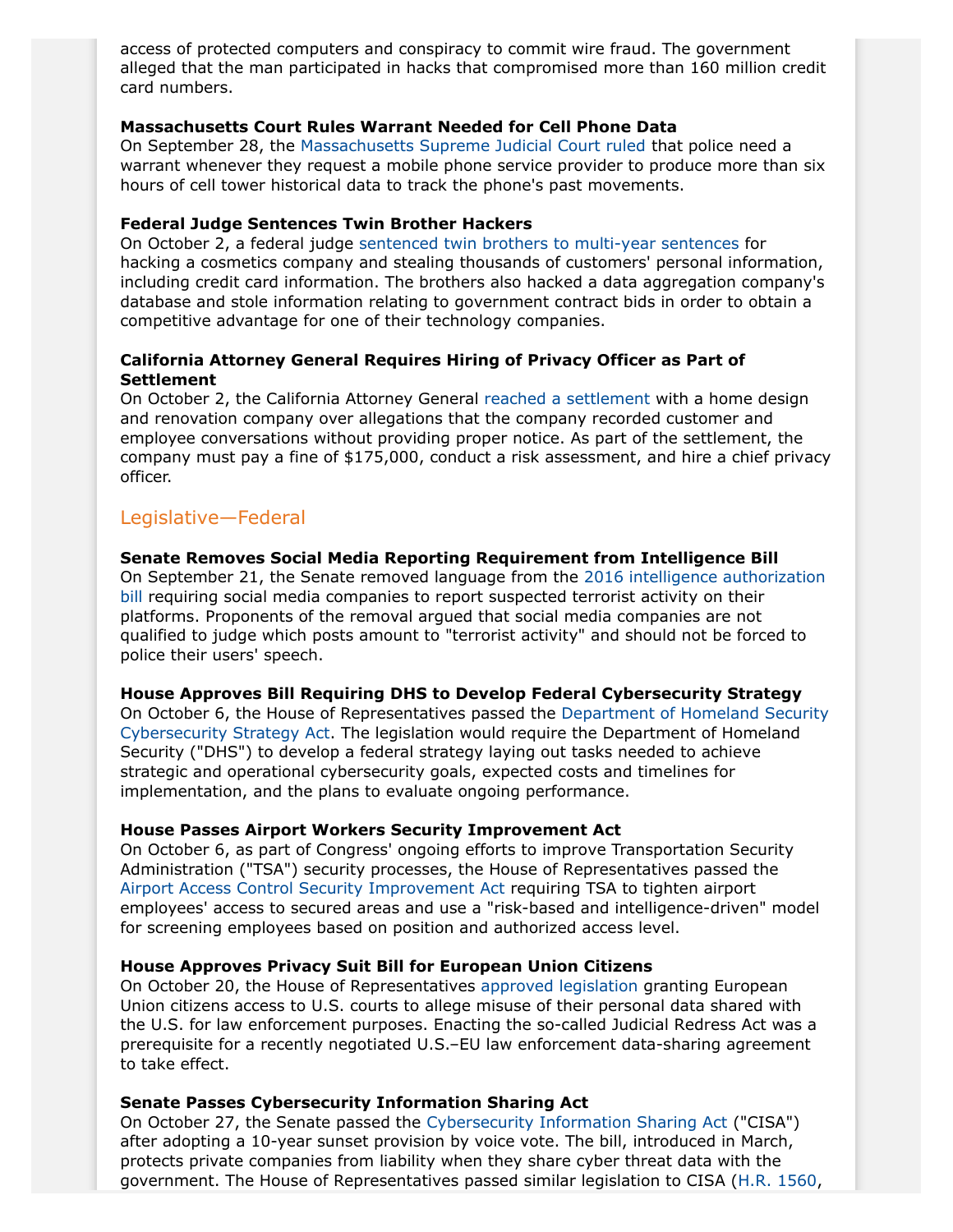[H.R. 1731\)](https://www.congress.gov/114/bills/hr1731/BILLS-114hr1731rh.pdf) earlier this session as well.

# Legislative—State

### **Illinois Governor Rejects Certain Revisions to Data Breach Amendment**

On August 26, the [Illinois governor vetoed](http://www.ilga.gov/legislation/99/SB/PDF/09900SB1833gms.pdf) revisions to [Illinois's Personal Information](http://www.ilga.gov/legislation/99/SB/PDF/09900SB1833enr.pdf) [Protection Act](http://www.ilga.gov/legislation/99/SB/PDF/09900SB1833enr.pdf), asserting that the bill previously passed by the Illinois Senate and General Assembly would have imposed "burdensome requirements" on entities that collect and retain sensitive personal data. The governor deleted language adding consumer marketing and geolocation data to the list of personal information protected by the statute and extended the period for notifying the Illinois Attorney General to 45 calendar days. The revised bill will go back to the General Assembly, which could accept the governor's changes or override the veto with a three-fifths majority vote in both houses.

# **California Governor Creates Cybersecurity Center**

On August 31, the California governor issued an [executive order](https://www.gov.ca.gov/news.php?id=19083) to form the California Cybersecurity Integration Center, whose primary mission will be "to reduce the likelihood and severity of cyber incidents that could damage California's economy, its critical infrastructure, or public or private sector computer networks." Under the order, the Center will also establish a multi-agency Cyber Incident Response Team, which will assist efforts to detect, report, and respond to cybersecurity threats.

#### **California Enacts Trio of Data Breach Notification Law Amendments**

On October 6, the California governor signed three bills into law that revise California's data breach notification statute. The first bill ([A.B. 964](http://leginfo.legislature.ca.gov/faces/billNavClient.xhtml?bill_id=201520160AB964)) defines encryption, the second bill ([S.B. 570](http://leginfo.legislature.ca.gov/faces/billNavClient.xhtml?bill_id=201520160SB570)) describes the required content and format of breach notices, and the third bill ([S.B. 34\)](http://leginfo.legislature.ca.gov/faces/billNavClient.xhtml?bill_id=201520160SB34) broadens the definition of "personal information" to include license plate data collected by automated readers. The bills take effect on January 1, 2016.

#### **California Enacts Data Privacy Bill Requiring Law Enforcement Warrants**

On October 8, the California governor signed the [California Electronic Communications](http://leginfo.legislature.ca.gov/faces/billNavClient.xhtml?bill_id=201520160SB178) [Privacy Act,](http://leginfo.legislature.ca.gov/faces/billNavClient.xhtml?bill_id=201520160SB178) which requires law enforcement agencies to obtain warrants based on probable cause before accessing a person's digital information, such as emails, text messages, and online documents, and tracking or searching electronic devices.

[Return to Top]

# <span id="page-9-0"></span>**Canada**

**Canadian Government Announces Funding for National Cyber Ssecurity Strategy** On July 22, the [Canadian government announced](http://news.gc.ca/web/article-en.do?nid=1004989) that it would devote CA\$142.6M to advance [Canada's Cyber Security Strategy](http://www.publicsafety.gc.ca/cnt/rsrcs/pblctns/cbr-scrt-strtgy/cbr-scrt-strtgy-eng.pdf) and specifically to various initiatives aimed at securing nongovernment entities against cyber threats. In April 2015, the government similarly committed CA\$94.4M as part of its [2015 Economic Action Plan](http://www.budget.gc.ca/2015/docs/plan/budget2015-eng.pdf) to support "essential cyber systems and critical infrastructure against cyber attacks" and "support the operators of Canada's vital cyber systems."

*The following Jones Day attorneys contributed to the United States and Canada sections: Steven Gersten, Jay Johnson, Colin Leary, Tyson Lies, Alexandra McDonald, Chiji Offor, Nicole Perry, Scott Poteet, Jessi Sawyer, Alexa Sendukas, and Anand Varadarajan.*

[Return to Top]

# <span id="page-9-1"></span>**Latin America**

Brazil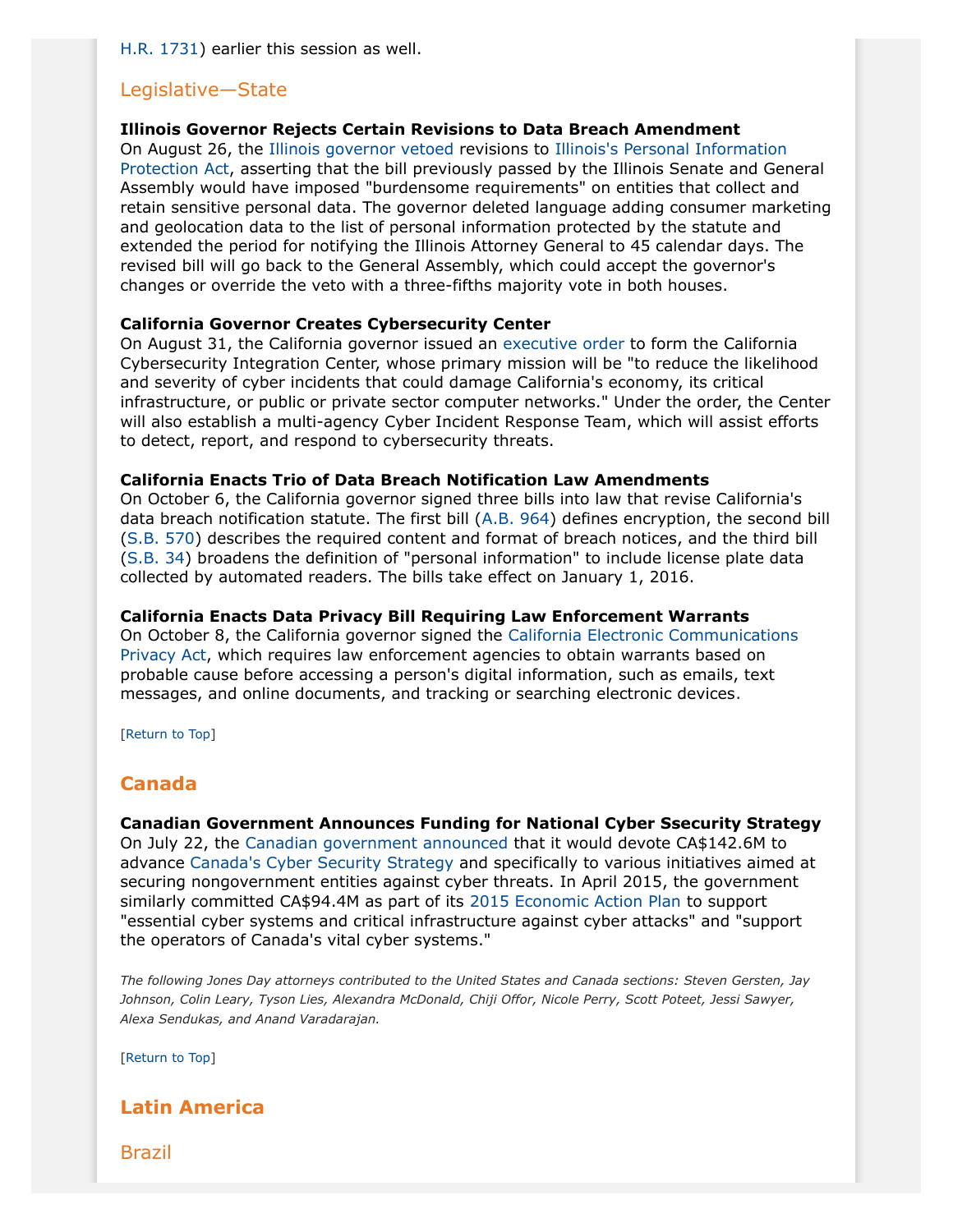# **House of Representatives Considers Legislation on Internet Crimes**

On August 6, a Brazilian congressman approved a motion to submit legislative changes to the Brazilian Criminal Code and to the Internet Civil Rights Framework. The [draft](http://www.camara.gov.br/proposicoesWeb/prop_mostrarintegra;jsessionid=1527385AEBFB502D658C4B2817A47870.proposicoesWeb1?codteor=1367703&filename=Tramitacao-PL+215/2015) [legislation](http://www.camara.gov.br/proposicoesWeb/prop_mostrarintegra;jsessionid=1527385AEBFB502D658C4B2817A47870.proposicoesWeb1?codteor=1367703&filename=Tramitacao-PL+215/2015) (source document in Portuguese) aims to (i) increase sanctions for crimes committed on the internet harming one's reputation; (ii) establish the right to be forgotten in connection with associating one's name with groundless criminal allegations; and (iii) require internet providers to disclose users' personal information to facilitate law enforcement investigation. The legislation awaits vote from the Brazilian House of Representatives.

# Mexico

# <span id="page-10-1"></span>**Data Protection Certification System Begins Operations**

On August 1, the certification branch of the National Institute of Transparency, Access to Information, and Personal Data Protection (*Instituto Nacional de Transparencia, Acceso a la Información y Protección de Datos Personales* or "INAI") [officially began its operations](http://inicio.ifai.org.mx/Comunicados/Comunicado%20INAI-062-15.pdf) (source document in Spanish). This certification arm, known as the Mexican Accreditation Entity (*Entidad Mexicana de Acreditación* or "EMA"), has the power to authorize and certify self-regulated individuals or entities that comply with data protection provisions.

# **Data Protection Authority Publishes Preliminary Guidelines for Public Consultation**

On September 3, INAI issued for public comment its [preliminary guidelines](http://consultahipervinculos.inai.org.mx/SitePages/Comments.aspx) (source document in Spanish) on publishing privacy notices through alternative measures. Alternative measures become necessary when it is impossible to deliver privacy notices directly to data owners or if delivery involves disproportionate efforts.

# Peru

# **Peruvian Government Enacts Data Retention Decree**

On July 26, the Peruvian government enacted a [legislative decree](http://www.elperuano.com.pe/NormasElperuano/2015/07/27/1268121-1.html) (source document in Spanish) regulating the use of internet data by telecommunications providers in order to assist law enforcement authorities with fighting common and organized crime. This decree granted Peruvian police full access to users' real-time location data and created a duty for telecommunications providers to retain data for a certain period of time.

*The following Jones Day attorneys contributed to this section: Daniel D'Agostini, Guillermo Larrea, Lucas Milani, Monica Pena, and Elie Sherique.*

[Return to Top]

# <span id="page-10-0"></span>**Europe**

# European Union

# **EU and United States Finalize Negotiations on Data Protection "Umbrella Agreement"**

On September 8, the European Commission [finalized negotiations](http://europa.eu/rapid/press-release_STATEMENT-15-5610_en.htm) with the United States on high data protection standards for transatlantic law cooperation. The Commission also issued a [question and answer](http://europa.eu/rapid/press-release_MEMO-15-5612_en.htm) press release summarizing the "Umbrella Agreement."

# European Court of Justice

# **ECJ Rejects "One-Stop-Shop" Principle for Determination of Applicable Law**

On October 1, the Court of Justice of the European Union ("ECJ") [ruled](http://curia.europa.eu/juris/document/document.jsf?text=&docid=168944&pageIndex=0&doclang=en&mode=lst&dir=&occ=first&part=1&cid=317949) that the Hungarian Data Protection Authority can apply its national data protection law to a Slovak company to the extent the company was exercising a real and effective activity through stable arrangements in Hungary. The decision rejected the "one-stop-shop" principle for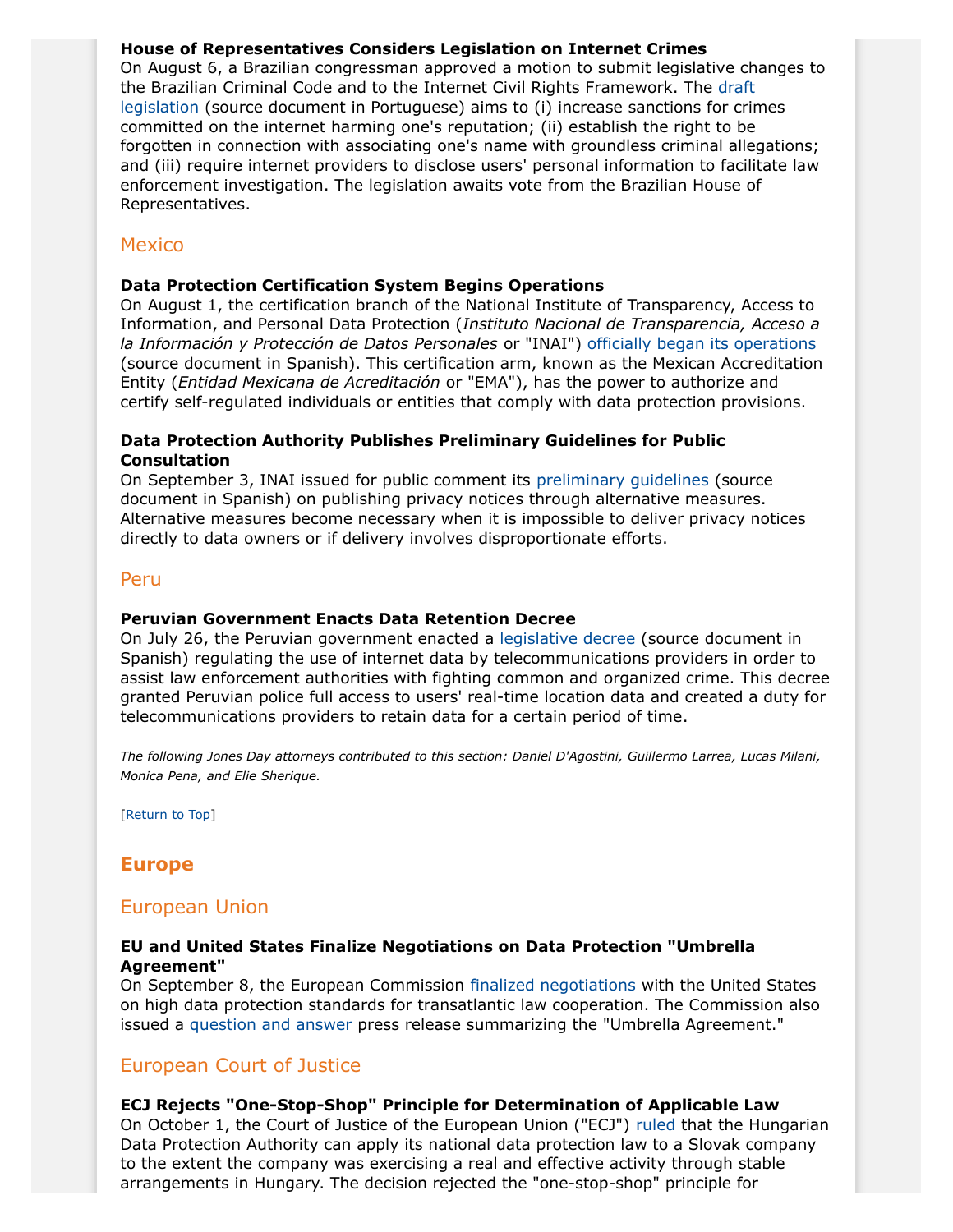determining the data protection regulations applicable to companies conducting foreign business.

#### <span id="page-11-0"></span>**ECJ Invalidates Safe Harbor Framework**

On October 6, the ECJ [issued judgment](http://curia.europa.eu/juris/document/document.jsf?text=&docid=169195&doclang=en) in which it (i) recognized the right of national data protection authorities to evaluate whether the transfer of a person's data to a third country complies with the requirements laid down by the directive; (ii) asserted that the ECJ alone has authority to declare an EU act, such as a Commission adequacy decision, invalid; and (iii) ruled the Safe Harbor adequacy decision of July 26, 2000 invalid because of the data protection issues posed by U.S. surveillance operations. For more information, see Jones Day publication: " [EU–U.S. Data Protection Safe Harbor: Not Safe Anymore](http://www.jonesday.com/euus-data-protection-safe-harbor-not-safe-anymore-10-06-2015/)."

# Article 29 Working Party

# **Article 29 Working Party Releases Letter Regarding Implementation of Financial Instruments (MIFID II) and Market Abuse (MAR) Regulations**

On July 7, the Article 29 Working Party published [MIFID and MAR comments](http://ec.europa.eu/justice/data-protection/article-29/documentation/other-document/files/2015/20150707_letter_from_art29_wp_to_dgfisma_on_coming_delegated_acts_implementing_mifid2vf.pdf) containing recommendations for the implementation of the MIFID and MAR Regulations. Recommendations include: (i) clarifying the recording obligation of telephone or electronic communications in light of the proportionality principle; (ii) clarifying the information provided to clients and employees regarding recording operations; and (iii) defining data retention periods that are proportionate to the data processing circumstances.

# **Article 29 Working Party Finds Standard Contractual Clauses and Binding Corporate Rules Adequate**

On October 16, the Article 29 Working Party published a [joint statement](http://ec.europa.eu/justice/data-protection/article-29/press-material/press-release/art29_press_material/2015/20151016_wp29_statement_on_schrems_judgement.pdf) providing guidance on the practical impact of the ECJ decision invalidating the U.S.–EU Safe Harbor system. In the statement, the Working Party found that Standard Contractual Clauses and Binding Corporate Rules may be considered adequate tools for securing the transfer of data to countries outside of the EU, at least until January 31, 2016. For more information, see Jones Day publication: " [EU Data Protection: Article 29 Working Party Says Standard](http://www.jonesday.com/eu-data-protection-article-29-working-party-says-standard-contractual-clauses-binding-corporate-rules-are-adequatefor-now-10-19-20151/) [Contractual Clauses, Binding Corporate Rules are Adequate—for Now](http://www.jonesday.com/eu-data-protection-article-29-working-party-says-standard-contractual-clauses-binding-corporate-rules-are-adequatefor-now-10-19-20151/)."

# European Data Protection Supervisor

# **EDPS Contemplates Ethics Advisory Board**

On September 11, the European Data Protection Supervisor ("EDPS") announced the idea of creating a [European Data Protection Supervisor Ethics Advisory Board](https://secure.edps.europa.eu/EDPSWEB/webdav/site/mySite/shared/Documents/Consultation/Opinions/2015/15-09-11_Data_Ethics_EN.pdf). The board's mission would be to ensure that fundamental values are respected when implementing new technologies. Additionally, the announcement contains several recommendations about big data, cloud computing, drones, and ambient computing.

#### **EDPS Warns Against Unjustified and Massive Passenger Data Collection**

On September 25, the EDPS [released an opinion](https://secure.edps.europa.eu/EDPSWEB/webdav/site/mySite/shared/Documents/Consultation/Opinions/2015/15-09-24_PNR_EN.pdf) on the collection of passenger name records ("PNR") for the prevention, detection, investigation, and prosecution of terrorist offenses and serious crimes. Specifically, the EDPS commented on the current lack of support justifying the necessity of a PNR scheme in the EU.

# European Network and Information Security Agency (ENISA)

### **ENISA Releases After Action Report Relating to Pan-European Cybersecurity Exercise**

On September 23, the European Union Agency for Network and Information Security ("ENISA") released a report [reviewing the complex cybersecurity exercise](https://www.enisa.europa.eu/activities/Resilience-and-CIIP/cyber-crisis-cooperation/cce/cyber-europe/ce2014) carried out in 2014. The exercise trained European Member States on how to react in a cyber crisis, and the report contains various recommendations and protocols for effective response.

Belgium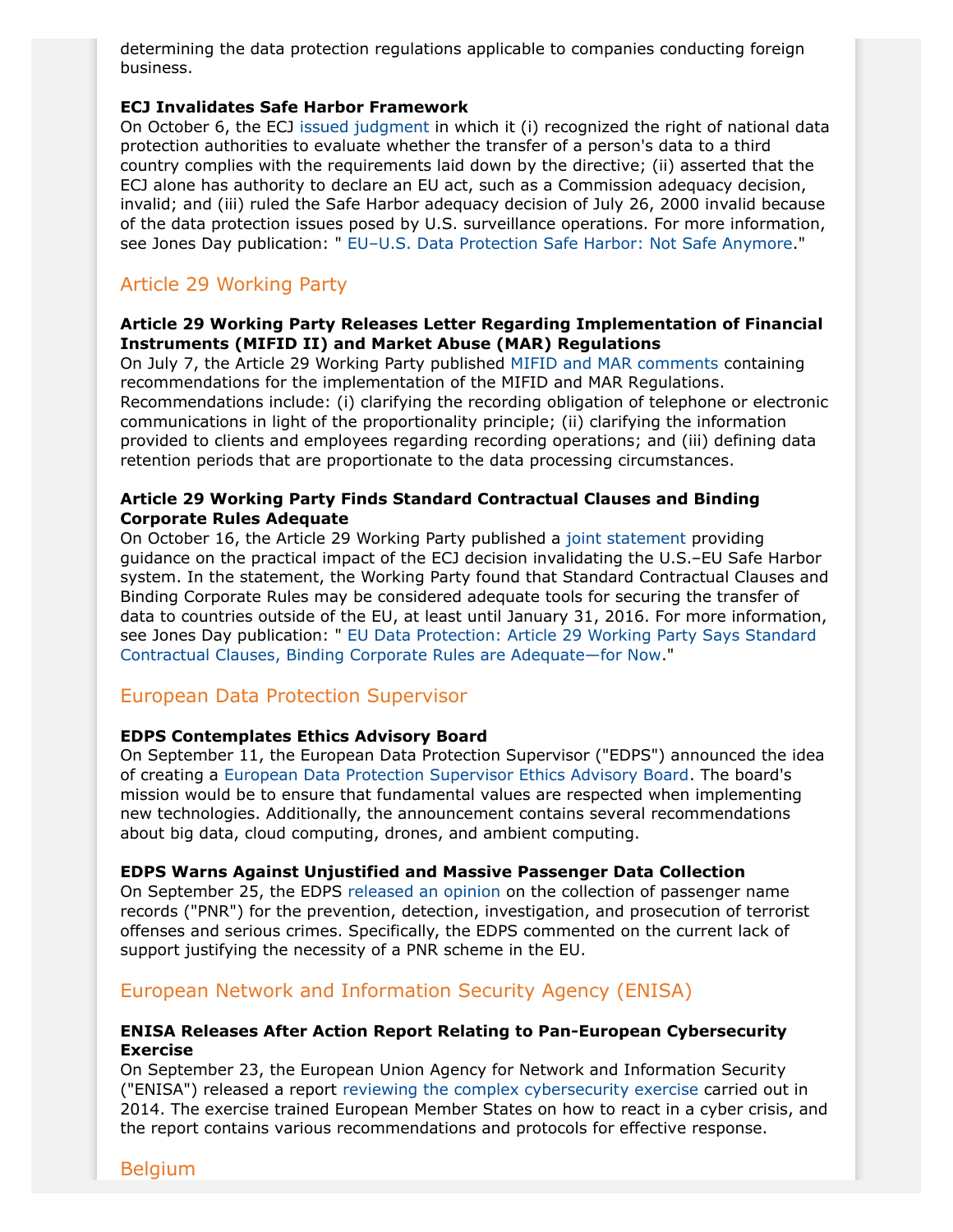# **Privacy Commission Favors Police Information Amendment to Belgian Data Protection Law**

On July 22, the Belgian Privacy Commission [released an opinion](http://www.privacycommission.be/sites/privacycommission/files/documents/avis_30_2015.pdf) (source document in French) favoring the Amendment to the Data Protection Law, which contains provisions empowering the Control Agency for Police Information.

# **Privacy Commission Favors BE-Alert System**

On September 9, the Privacy Commission [published an opinion](http://www.privacycommission.be/sites/privacycommission/files/documents/avis_34_2015.pdf) (source document in French) favoring citizens' voluntary subscription to the BE-Alert system, a system meant to alert citizens in emergency situations.

# **Belgian Privacy Commission Reacts to Safe Harbor Decision**

On October 16, the Privacy Commission [issued a press release](http://www.privacycommission.be/fr/news/la-commission-vie-privee-se-prononce-sur-larret-de-la-cour-de-justice-de-lunion-europeenne) (source document in French) on the impact of the ECJ decision invalidating the U.S.–EU Safe Harbor system, in which it stressed coordination among national data protection authorities and favored a pragmatic approach to be discussed at the international conference on November 27.

# France

# **Constitutional Council Approves New Intelligence Law**

On July 23, the Constitutional Council approved the majority of the provisions in the recently enacted [law relating to intelligence](http://www.legifrance.gouv.fr/eli/loi/2015/7/24/PRMX1504410L/jo/texte) (source document in French). The newly enacted legislation broadens the powers of the French intelligence services and requires the implementation of surveillance measures to be authorized by the French Prime Minister. The law contemplates new surveillance methods including real-time collection of data and obtaining automated data processing from electronic communications processors to detect connections likely to reveal terrorist threats.

# **CNIL Sends Formal Notices to Eight Online Dating Service Providers**

On July 24, the French data protection authority ("CNIL") announced that it had [sent](http://www.cnil.fr/linstitution/actualite/article/article/donnees-traitees-par-les-sites-de-rencontre-8-mises-en-demeure/) [formal notices to eight online dating service providers](http://www.cnil.fr/linstitution/actualite/article/article/donnees-traitees-par-les-sites-de-rencontre-8-mises-en-demeure/) (source document in French) to remedy numerous breaches of the data protection framework, including the processing of sensitive customer data without specific consent from the data subjects.

# **CNIL Defines Simplified Registration for Health Care Data Processing**

On September 11, CNIL announced simplified registration procedures for specific health care data processing. New procedures include single authorization for organized programs to detect specific types of cancer and a reference methodology defining a framework for performance studies relating to medical devices.

# **Germany**

# **Bavarian State Data Protection Authority Issues Fine for Illegal Customer Data Transfer**

On July 30, the Bavarian State Data Protection Authority ("BayLDA") [imposed a fine](https://www.lda.bayern.de/lda/datenschutzaufsicht/lda_daten/150730%20-%20PM%20Unternehmenskauf.pdf) (source document in German) on both parties in an asset deal transaction for illegally transferring customer data. BayLDA's president stated that the transfer of detailed customer data like phone numbers, email addresses, account and credit card information, and purchasing history is permissible only after the relevant customer consents to the transfer or is given an opportunity to object to the transfer.

# **Bavarian State Data Protection Authority Imposes Fines for Illegally Commissioned Data Processing Agreement**

On August 20, BayLDA [announced a fine](http://www.lda.bayern.de/lda/datenschutzaufsicht/lda_daten/150820%20-%20PM%20Bu%C3%9Fgeld%20Auftragsdatenverarbeitung.pdf) (source document in German) against a company for not setting forth concrete technical and organizational measures to protect personal data in its agreements with commissioned data processors. BayLDA emphasized that the technical and organizational measures must be specific, not generic, for the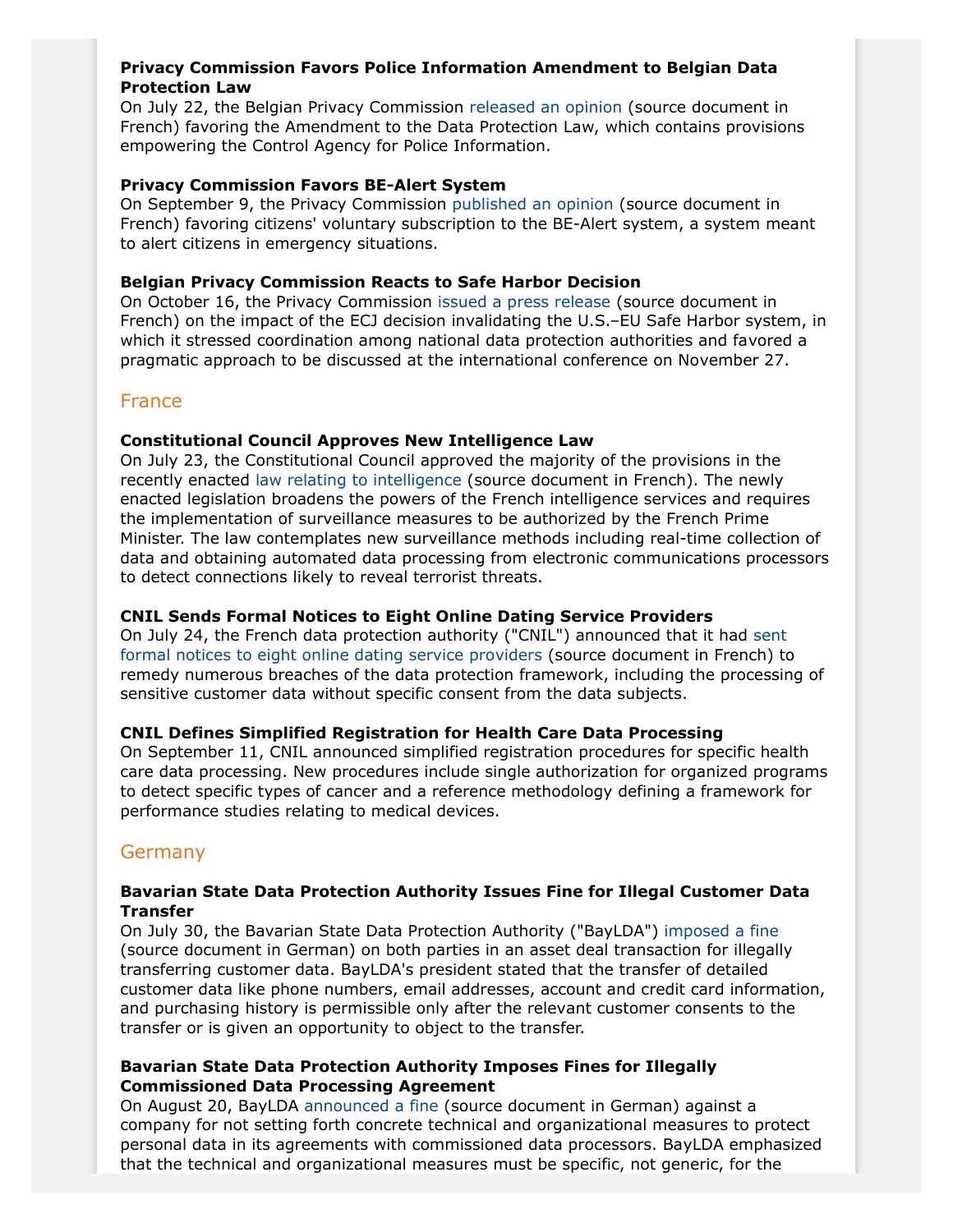individual case to allow the data controller to properly assess the security measures in place.

### **German Data Protection Commissioners Call for Improvements to GDPR**

In September, the Conference of the Data Protection Commissioners of the German Federation and the German States ("Conference") publicly criticized crucial points of the General Data Protection Regulation ("GDPR"), calling on the European Parliament, European Council, and European Commission to address its concerns regarding data economy, purpose limitation, individual's consent, data subject's rights and profiling, the need for data protection officers in private and public bodies, and the transfer of data to authorities and courts in third countries. For more information, see Jones Day publication: "[EU Data Protection: Article 29 Working Party Says Standard Contractual Clauses, Binding](http://www.jonesday.com/eu-data-protection-article-29-working-party-says-standard-contractual-clauses-binding-corporate-rules-are-adequatefor-now-10-19-20151/) [Corporate Rules are Adequate—for Now](http://www.jonesday.com/eu-data-protection-article-29-working-party-says-standard-contractual-clauses-binding-corporate-rules-are-adequatefor-now-10-19-20151/)."

# **German State Data Protection Authority Warns Against Data Transfers to the U.S. on Basis of SCCs**

On October 14, one German State Data Protection Authority (*Schleswig-Holstein*) [issued a](https://www.datenschutzzentrum.de/artikel/981-ULD-Position-Paper-on-the-Judgment-of-the-Court-of-Justice-of-the-European-Union-of-6-October-2015,-C-36214.html) [position paper](https://www.datenschutzzentrum.de/artikel/981-ULD-Position-Paper-on-the-Judgment-of-the-Court-of-Justice-of-the-European-Union-of-6-October-2015,-C-36214.html) stating that data transfers to the U.S. on the basis of Standard Contractual Clauses ("SCCs") should no longer be permitted. The authority further stated that unlawful data transfers can be punished with an administrative fine of up to EUR 300,000.

# The Netherlands

### **Dutch Data Protection Agency Approves Employment Agencies' Pre-Employment Screening Procedures**

On August 5, the Dutch Data Protection Agency ("DDPA") declared that pre-employment screening procedures used by [Randstad](https://cbpweb.nl/nl/nieuws/besluit-pre-employment-screening-door-randstad) and [Adecco](https://cbpweb.nl/nl/nieuws/besluit-pre-employment-screening-door-adecco) (source documents in Dutch) were lawful. The DDPA found that the extensive pre-employment screening and background checks used by Randstad and Adecco sufficiently safeguarded the candidates' privacy.

# **Court Allows Employee to Send Confidential Information to Private Email Account**

On August 17, the Gelderland District Court [issued a judgment](http://uitspraken.rechtspraak.nl/inziendocument?id=ECLI:NL:RBGEL:2015:5299) (source document in Dutch) on employer responsibility regarding confidential work information sent to private email accounts. In its judgment, the court commented that employers bear the burden of setting and enforcing rules regarding the use of private email accounts, and the employee charged in the case did not violate the company's internal rules regarding the use of personal email accounts.

# **DDPA Publishes Draft Guidance on Data Breach Reporting Duty**

On September 1, the DDPA [published draft guidance](https://cbpweb.nl/sites/default/files/atoms/files/richtsnoeren_meldplicht_datalekken.pdf) (source document in Dutch) to assist organizations in complying with the newly introduced duty to report data breaches coming into effect on January 1, 2016. The draft guidance discusses which organizations are covered, the type of breaches triggering notification to the DDPA, and applicable notification procedures to both the DDPA and affected individuals.

# **Numerous Interest Groups Criticize Proposed Extension of Surveillance Powers**

On September 1, the public consultation on the Intelligence and Security Services Bill concluded after [receiving more than 500 responses](https://www.internetconsultatie.nl/wiv/reacties/datum) (source document in Dutch). Many respondents criticized the proposed legislation for the overbroad scope of wiretapping authorizations, the lack of judicial supervision, and other potential privacy and human rights violations enabled by the legislation.

# **Spain**

#### **SDPA to Collaborate with General Council of the Judiciary**

On July 13, the Spanish Data Protection Authority ("SDPA") and General Council of the Judiciary signed a [collaboration agreement](https://www.agpd.es/portalwebAGPD/LaAgencia/gestion_economica/convenios/common/Convenio_CENDOJ-AEPD.pdf) under which they will share the Council's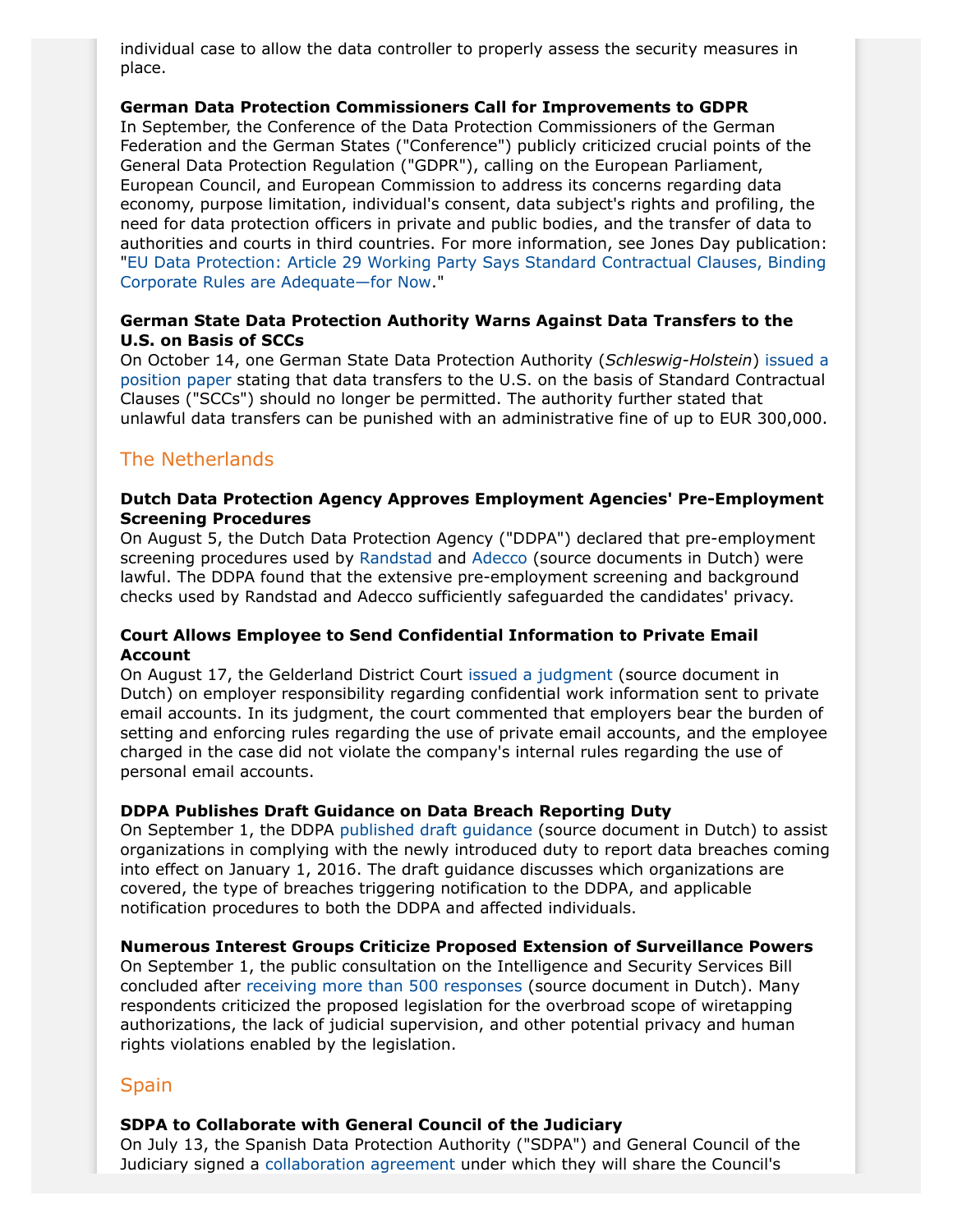database of more than six million judgments relating to personal data protection rights and privacy. Moving forward, the SDPA will contribute to the database by entering its own resolutions relating to personal data protection rights and privacy.

### **Spanish Government Appoints Director of the SDPA**

On July 24, the [Spanish government appointed](http://www.boe.es/boe/dias/2015/07/25/pdfs/BOE-A-2015-8350.pdf) (source document in Spanish) a new Director of the SDPA.

# **Spanish Supreme Court Outlaws Mandatory Disclosure of Employee Personal Phone and Email**

On September 21, the [Spanish Supreme Court ruled](http://www.poderjudicial.es/cgpj/es/Poder-Judicial/Noticias-Judiciales/Una-empresa-no-podra-obligar-al-trabajador-a-facilitar-el-telefono-movil-y-el-correo-electronico-en-el-contrato) (source document in Spanish) that employment contract clauses cannot require employees to provide their personal phone number and email. The Court discussed the voluntary nature of communicating this data in an employment relationship and how any mandatory disclosure requirement infringes on fundamental privacy rights.

# United Kingdom

# **Information Commissioner Fines Short Term Lender £180,000 for Inadequate Server Security**

On August 4, the UK Information Commissioner ("ICO") issued a [monetary penalty notice](https://ico.org.uk/media/action-weve-taken/mpns/1432279/the-money-shop-monetary-penalty-notice.pdf) to the Money Shop for £180,000 after losing servers containing several thousand unencrypted customer records.

# **English High Court Refuses to Order Compliance with Unreasonable Subject Access Request**

On August 6, after considering a request under the Data Protection Act addressed to a law firm for all data held about litigants on behalf of its client, the High Court [ruled that it was](http://www.bailii.org/ew/cases/EWHC/Ch/2015/2366.html) [neither reasonable nor proportionate](http://www.bailii.org/ew/cases/EWHC/Ch/2015/2366.html) to require the law firm to conduct lengthy and costly searches to determine whether the requested information was protected by legal privilege (and was therefore exempt).

*The following Jones Day attorneys contributed to this section: Paloma Bru, Laurent De Muyter, Olivier Haas, Bastiaan Kout, Ted Kroke, Jonathon Little, Selma Olthof, and Undine von Diemar.*

[Return to Top]

# <span id="page-14-0"></span>**Asia**

# People's Republic of China

# **Amendment to Criminal Code Adds Internet Service Provider Regulations**

On August 29, the People's Republic of China passed [Amendment IX](http://www.npc.gov.cn/englishnpc/Law/2007-12/06/content_1382078.htm) to the Criminal Law, which describes punishment for (i) network service providers' failure to perform information network security management; (ii) the sale or provision of any citizen's personal information in violation of the relevant provisions of the state; and (iii) the improper disclosure of any information relating to a nonpublic judicial proceeding.

# **State Post Bureau of China Passes Guideline and Regulation to Protect Personal Information During Postal Service**

On September 2, the [Post Bureau of China](http://www.zgjtb.com/2015-09/07/content_48312.htm) passed (source document in Mandarin) *The Guideline of Personal Information Protection* and *The Regulation of Monitoring Information Transfer during Express Service* in order to protect personal information in the postal service.

# Hong Kong

**PCPD Publishes New Guidance on Collection and Use of Biometric Data**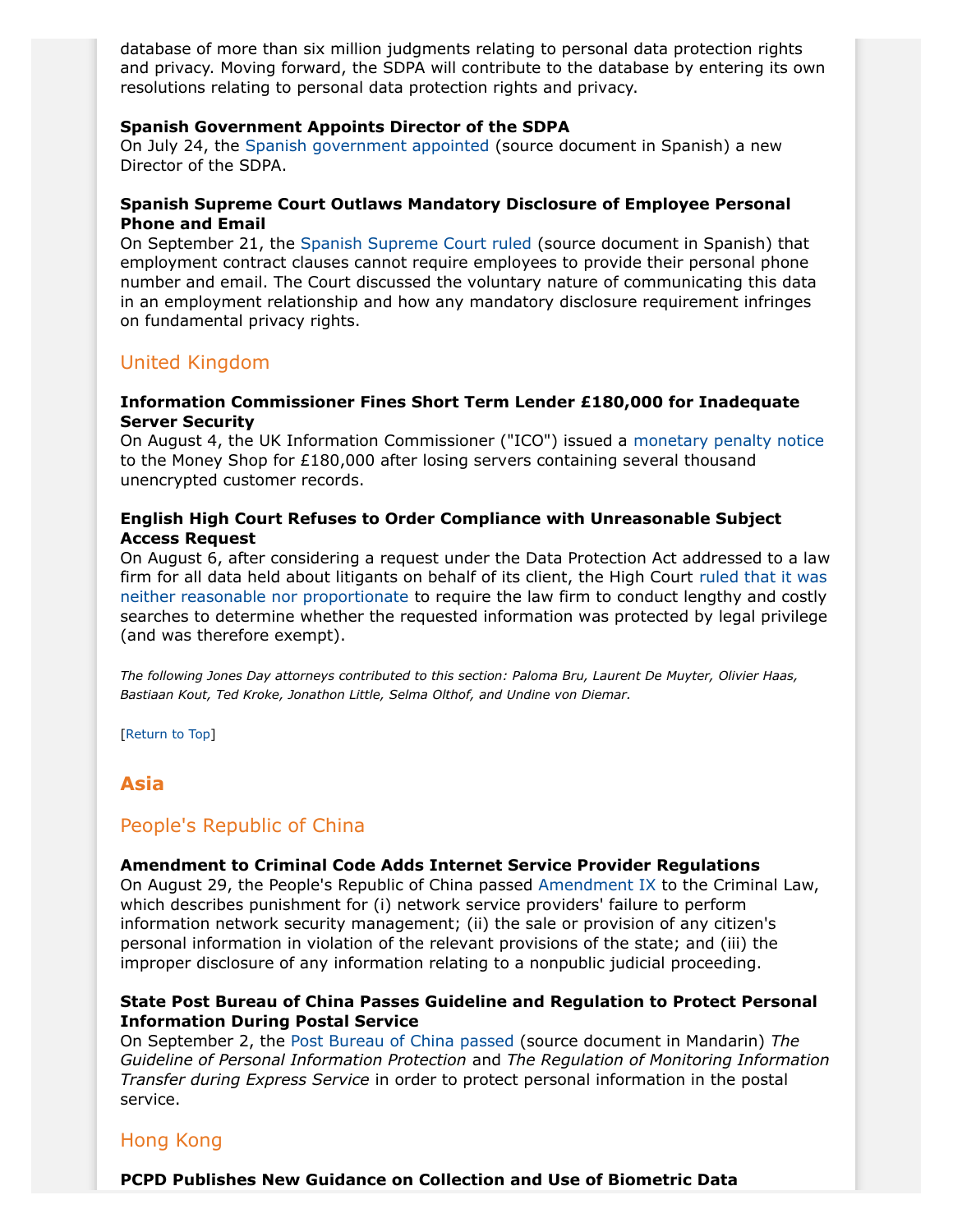On July 20, the Office of the Privacy Commissioner for Personal Data ("PCPD") published its [Guidance on Collection and Use of Biometric Data,](https://www.pcpd.org.hk/english/resources_centre/publications/files/GN_biometric_e.pdf) which provides practical guidance to assist data users collecting biometric data to comply with the Personal Data Ordinance. Under the guidance, data users must consider "whether it is feasible to collect less sensitive biometric data to achieve the same purpose without compromising effectiveness." The guidance encourages data users to conduct a [Privacy Impact](https://www.pcpd.org.hk/english/resources_centre/publications/files/PIAleaflet_e.pdf) [Assessment](https://www.pcpd.org.hk/english/resources_centre/publications/files/PIAleaflet_e.pdf) to evaluate the impact of the proposed collection on personal data privacy.

# **PCPD Releases Investigation Report on Company's Collection of Employee Fingerprint Data**

On July 21, the PCPD published an [investigation report](https://www.pcpd.org.hk/english/enforcement/commissioners_findings/investigation_reports/files/R15_2308_e.pdf) on the collection of employees' fingerprint data by Queenix (Asia) limited for the purposes of security and monitoring staff attendance. The report deemed the collection excessive because employees did not give their informed consent, were not provided with the choice to opt for other alternatives, and were not informed of the privacy risks associated with the collection.

# **PCPD Sanctions 42 Employers for Placing Blind Recruitment Advertisements**

On July 21, the PCPD released an [investigation report](https://www.pcpd.org.hk/english/enforcement/commissioners_findings/investigation_reports/files/R15_8107_e.pdf) on unfair collection of personal data by "blind" recruitment advertisements that solicit job applicants' personal data without disclosing the employers' identities. The report found 46 advertisements in breach of the [Data Privacy Ordinance](https://www.pcpd.org.hk/english/data_privacy_law/ordinance_at_a_Glance/ordinance.html) for failing to collect personal data in a fair way. The PCPD served enforcement notices on 42 employers directing them to delete the personal data and to formulate company policies for placing recruitment advertisements in compliance with the Ordinance.

# **PCPD Updates Information Leaflet on Cloud Computing**

On July 30, the PCPD published the updated [information leaflet on cloud computing](https://www.pcpd.org.hk/english/resources_centre/publications/files/IL_cloud_e.pdf), which advises organizations on privacy concerns and risks to consider when engaging in cloud computing. Although engaging cloud providers to process or store personal data can be an outsourcing arrangement, the pamphlet states that data users are still legally responsible for the protection of the personal data collected by them.

# **PCPD Convicts and Fines Two Companies Under Direct Marketing Regulatory Regime**

On September 7, the PCPD released a [media statement](https://www.pcpd.org.hk/english/news_events/media_statements/press_20150914.html) revealing that a company was convicted of using the personal data of a customer in direct marketing without complying with the requirements in the Ordinance. On September 9, in another [media statement,](https://www.pcpd.org.hk/english/news_events/media_statements/press_20150909.html) the PCPD explained that another company was convicted of failing to comply with a customer's request for cessation of using his personal data in direct marketing, in contravention of the Ordinance. Both companies received fines for their violations. The PCPD reminded consumers that organizations must notify consumers of their opt-out right when using personal data in direct marketing for the first time, even if the consumers might have consented to such use of their personal data.

# Japan

# **Diet Amends Personal Information Protection Act**

On September 3, the National Diet enacted the [Law to Amend the Personal Information](http://www.kantei.go.jp/jp/singi/it2/pd/pdf/houritu_riyu.pdf) [Protection Act](http://www.kantei.go.jp/jp/singi/it2/pd/pdf/houritu_riyu.pdf) (source document in Japanese). Key changes enacted by the Law include the establishment of a privacy commissioner, expansion of the definition of "personal information," new rules regarding utilization of the anonymized personal data, applicability of the Act to foreign entities, and new regulations on extraterritorial transfer of personal data. The Law will take effect within two years from the date of promulgation.

# <span id="page-15-0"></span>**Japanese Government Issues Cybersecurity Strategy**

On September 4, the Japanese government issued a [Cybersecurity Strategy](http://www.nisc.go.jp/eng/pdf/cs-strategy-en.pdf) pursuant to the [Basic Act of Cybersecurity](http://law.e-gov.go.jp/htmldata/H26/H26HO104.html) (source document in Japanese). The strategy outlines basic strategic directions such as drafting comprehensive guidelines and standards for internet of things system security and strengthening the role of the National Center of Incident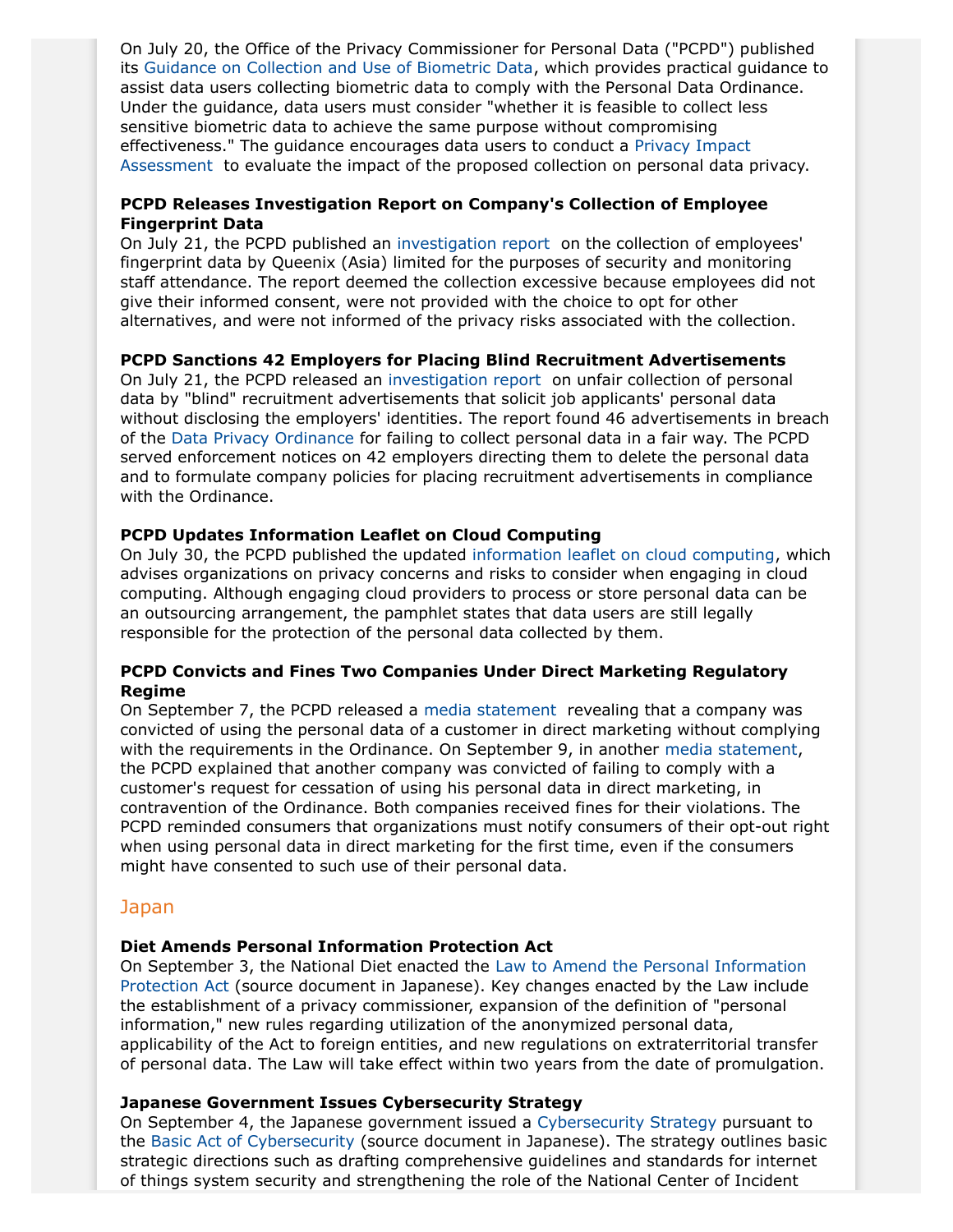Readiness and Strategy for Cybersecurity.

### **Cybersecurity Strategy Headquarters Issues Recommendation to MHLW**

On September 11, in response to the recent cyber attack on the Japan Pension Service affecting more than 1 million people, the Cybersecurity Strategy Headquarters of the Cabinet Secretarial [issued a recommendation](http://www.nisc.go.jp/press/pdf/kankoku20150911_press.pdf) (source document in Japanese) to the Ministry of Health, Labor and Welfare ("MHLW") to strengthen its organizational, personnel, and technical security measures against data breach and cyberattack. This is the first recommendation made by the Cybersecurity Strategy Headquarters under the Basic Act of Cybersecurity.

# **Diet Amends My Numbers Act**

On September 25, the National Diet passed and enacted the [Law to Amend the Act on the](http://www.kantei.go.jp/jp/singi/it2/pd/pdf/houritu_riyu.pdf) [Use of Numbers to Identify a Specific Individual in the Administrative Procedure](http://www.kantei.go.jp/jp/singi/it2/pd/pdf/houritu_riyu.pdf) (source document in Japanese). This amendment of the [My Numbers Act](http://www.ppc.go.jp/files/pdf/en3.pdf) expands application of Individual Numbers ("My Numbers") from limited administrative purposes such as taxation and social security to bank accounts, immunization records, and metabolic syndrome health check records. The amendment takes effect in 2018.

### **Specific Personal Information Protection Commission Issues Guidelines on Measures against My Number Data Breach**

On September 28, the Specific Personal Information Protection Commission issued a [Notice on Measures in Case of Data Breach Incidents Regarding Specific Personal](http://www.ppc.go.jp/files/pdf/270928_jigyousha_roueitaiou.pdf) [Information for Private Entities](http://www.ppc.go.jp/files/pdf/270928_jigyousha_roueitaiou.pdf) (source document in Japanese). The guidelines explain material data breach incidents that require immediate reporting of the incident to Specific Personal Information Protection Commission and distinguish cases where reporting is not required.

# **Singapore**

#### **Singapore and UK Sign Memorandum of Understanding to Boost Cooperation in Cybersecurity**

On July 29, the Cabinet Office of the United Kingdom and Singapore's Cyber Security Agency signed a [Memorandum of Understanding on Cyber Security Cooperation](https://www.csa.gov.sg/news/press-releases/singapore-and-the-uk-commit-to-work-together-to-ensure-a-secure-cyberspace) covering four broad areas, including cybersecurity incident response and cybersecurity talent development. The memorandum also contemplates joint cyber research and development collaboration, increased funding over the next few years, and specific deliverables for the next UK–Singapore Cyber Dialogue.

# Taiwan

#### **Financial Supervisory Commission Requires Limited Disclosure of Personal Information**

On July 15, Financial Supervisory Commission [published a rule](http://db.lawbank.com.tw/FINT/FINTQRY04.aspx?id=E%2cFE278254&ro=2&dt=E&ty=G006**&kw=%e5%80%8b%e4%ba%ba%e8%b3%87%e6%96%99) requiring payment processing institutions to not disclose complete personal information of users, such as ID numbers, while engaging convenience stores to collect payment documents.

#### **Financial Supervisory Commission Issues Online Service Terms Announcement**

On July 22, Financial Supervisory Commission [issued a rule](http://db.lawbank.com.tw/FINT/FINTQRY04.aspx?id=E%2cFE279170&ro=1&dt=E&ty=G006**&kw=%e5%80%8b%e4%ba%ba%e8%b3%87%e6%96%99) requiring banks to set up SQL mechanisms (source document in Mandarin) to protect personal information while providing an online service.

*The following Jones Day attorneys contributed to this section: Elaine Ho, Li-Jung Huang, Anita Leung, Michiru Takahashi, and Richard Zeng.*

[Return to Top]

<span id="page-16-0"></span>**Australia**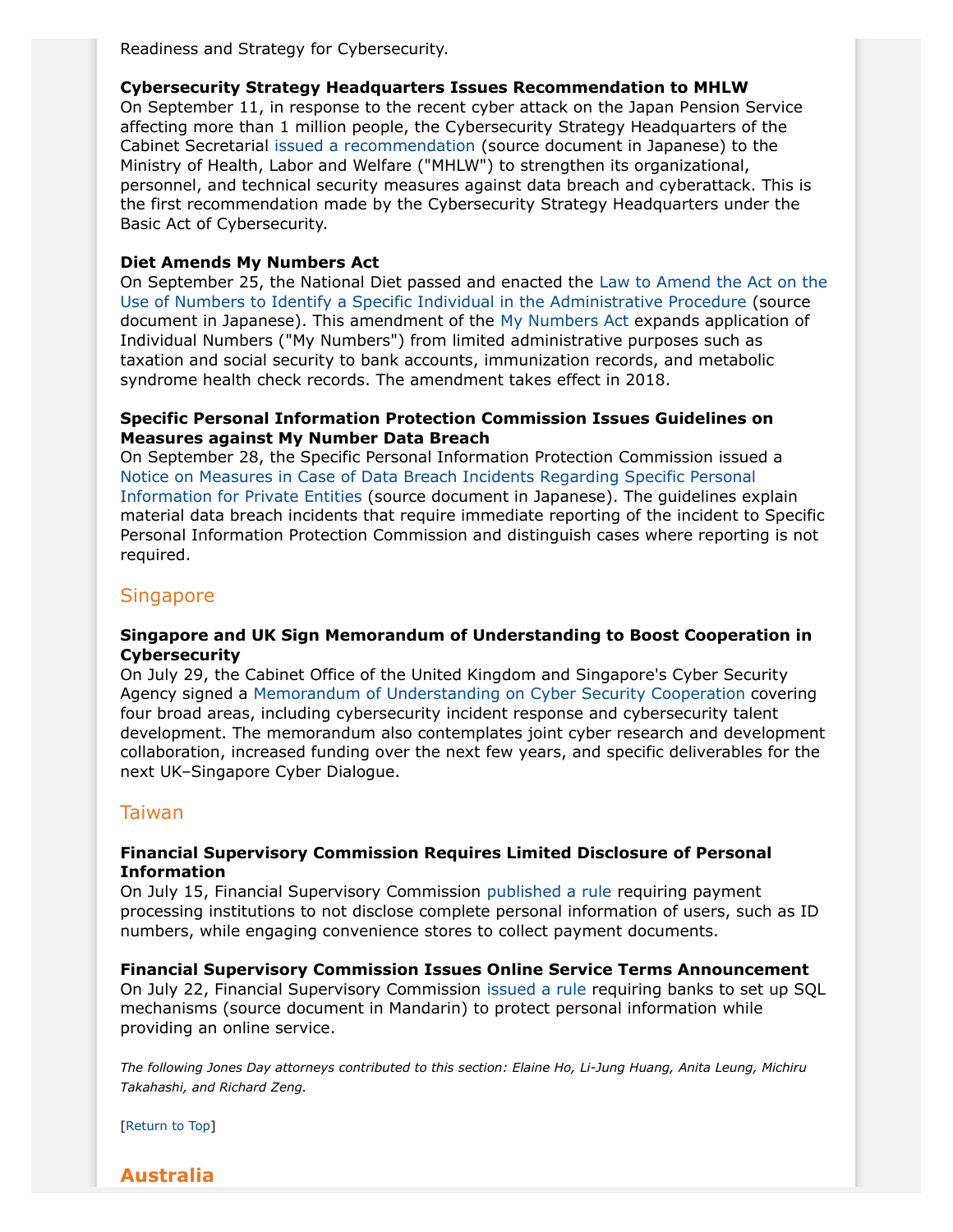# <span id="page-17-1"></span>**Australian Information Commissioner Requests Comments on Draft Health Privacy Resources**

In October, the Office of the Australian Information Commissioner ("OAIC") requested public comment on a [series of new draft health privacy resources](http://www.oaic.gov.au/privacy/privacy-engaging-with-you/current-privacy-consultations/health-privacy-guidance/) for health service providers and consumers. The OAIC published 11 new draft business resources to assist health service providers in understanding and meeting their obligations under the Privacy Act 1988 when handling health information. The resources provide guidance on the collection, use, disclosure, access to, and correction of health information.

#### **Amendment to Telecommunications Act Commences Data Retention Scheme**

On October 13, a [new data retention scheme](https://www.comlaw.gov.au/Details/C2015A00039) (under Part 5-1A of the Telecommunications (Interception and Access) Act of 1979) took effect, requiring telecommunications service providers to collect and retain telecommunications data for a minimum of two years. Telecommunications service providers are required to retain data about the subscriber of services; the source, destination, date, time, duration and type of a communication; and the location of the equipment or line used in connection with a communication. The retained data must be encrypted and protected from unauthorized interference or access. Telecommunications service providers may apply for approval of a "data retention implementation plan" outlining the provider's current practices for ensuring confidentiality of information and interim arrangements prior to full compliance with the Act. If the plan is approved, the service provider will have 18 months before full compliance with the Act is required.

*The following Jones Day attorneys contributed to the Australia section: Peter Brabant, Adam Salter, and Nicola Walker.*

[Return to Top]

# <span id="page-17-0"></span>**Jones Day Cybersecurity, Privacy, and Data Protection Lawyers**

| Emmanuel G. Baud |  |
|------------------|--|
| Paris            |  |

[Walter W. Davis](http://www.jonesday.com/wwdavis) Atlanta

[Karen P. Hewitt](http://www.jonesday.com/kphewitt) San Diego

[Jeffrey L. Kapp](http://www.jonesday.com/jlkapp) Cleveland

[Jonathon Little](http://www.jonesday.com/jrlittle) London

[Kristen Pollock](http://www.jonesday.com/kmcdonald) McDonald Atlanta

[Janine Cone Metcalf](http://www.jonesday.com/jmetcalf) Atlanta

[Chaka M. Patterson](http://www.jonesday.com/cpatterson) Chicago

[Gregory P. Silberman](http://www.jonesday.com/gpsilberman) Silicon Valley

[Wolfgang G. Büchner](http://www.jonesday.com/wbuechner) Munich

[Scott A. Edelstein](http://www.jonesday.com/sedelstein) Washington/Los Angeles

[John E. Iole](http://www.jonesday.com/jeiole/) Pittsburgh

[J. Todd Kennard](http://www.jonesday.com/jtkennard) Columbus

[Kevin D. Lyles](http://www.jonesday.com/kdlyles) Columbus

[Jason McDonell](http://www.jonesday.com/jmcdonell) San Francisco

[Caroline N. Mitchell](http://www.jonesday.com/cnmitchell) San Francisco

[Jeff Rabkin](http://www.jonesday.com/jrabkin) San Francisco

[Cristiana Spontoni](http://www.jonesday.com/cspontoni) Brussels

[Shawn Cleveland](http://www.jonesday.com/scleveland) Dallas

[Timothy P. Fraelich](http://www.jonesday.com/tfraelich) Cleveland

[Robert W. Kantner](http://www.jonesday.com/rwkantner) Dallas

[Ted-Philip Kroke](http://www.jonesday.com/tkroke) Frankfurt

[John M. Majoras](http://www.jonesday.com/jmmajoras) Columbus/Washington

[Carmen G. McLean](http://www.jonesday.com/cgmclean) Washington

[Matthew D. Orwig](http://www.jonesday.com/morwig) Dallas/Houston

[Elizabeth A. Robertson](http://www.jonesday.com/erobertson) London

[Michiru Takahashi](http://www.jonesday.com/mtakahashi) Tokyo

[Joshua L. Fuchs](http://www.jonesday.com/jlfuchs) Houston

[James A. Cox](http://www.jonesday.com/jacox) Dallas

[Elena Kaplan](http://www.jonesday.com/ekaplan) Atlanta

[Anita Leung](http://www.jonesday.com/aleung) Hong Kong

[Todd McClelland](http://www.jonesday.com/tmcclelland) Atlanta

[Daniel J. McLoon](http://www.jonesday.com/djmcloon) Los Angeles

[Mauricio F. Paez](http://www.jonesday.com/mfpaez) New York

[Adam Salter](http://www.jonesday.com/asalter) Sydney

[Rhys Thomas](http://www.jonesday.com/rethomas) London